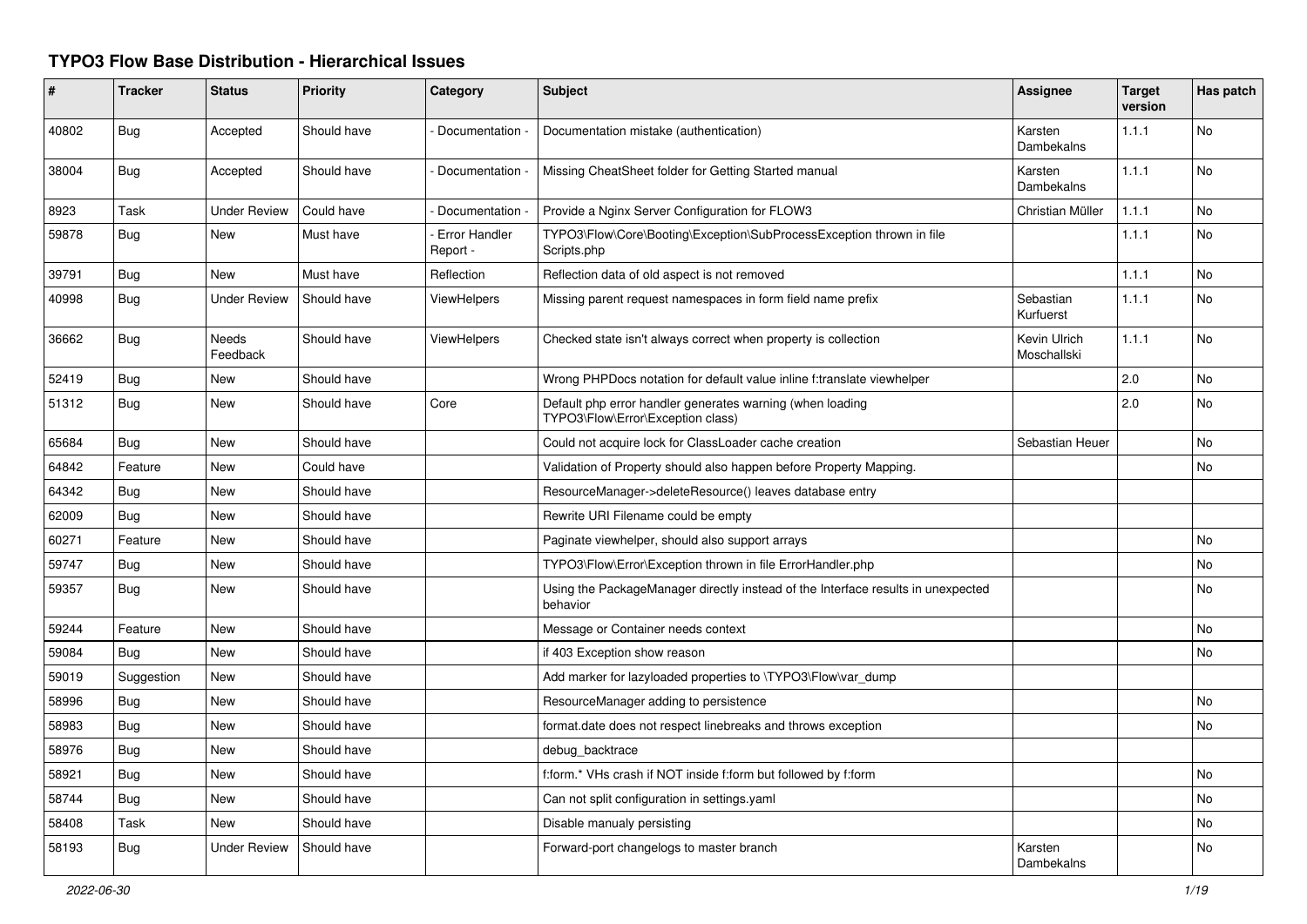| ∦     | <b>Tracker</b> | <b>Status</b>       | <b>Priority</b> | Category | <b>Subject</b>                                                                                        | <b>Assignee</b>      | <b>Target</b><br>version | Has patch |
|-------|----------------|---------------------|-----------------|----------|-------------------------------------------------------------------------------------------------------|----------------------|--------------------------|-----------|
| 57885 | Bug            | New                 | Must have       |          | Inputs are cleared from a second form if the first form produced a vallidation error                  |                      |                          | No        |
| 57796 | <b>Bug</b>     | New                 | Should have     |          | XLIFF Fails if $id ==$ nodedata                                                                       |                      |                          | No        |
| 57763 | Feature        | New                 | Should have     |          | Allow controller / package / action as params in<br>\TYPO3\Fluid\ViewHelpers\Form\ButtonViewHelper    |                      |                          | No        |
| 56859 | Bug            | New                 | Should have     |          | PHP Warning: TYPO3_Flow_Error_Exception.php not present in Data/Temporary                             |                      |                          |           |
| 56856 | Bug            | <b>Under Review</b> | Must have       |          | Fix StandardView Template                                                                             |                      |                          | No        |
| 56744 | Feature        | New                 | Must have       |          | stay logged in                                                                                        |                      |                          | No        |
| 56601 | <b>Bug</b>     | <b>Under Review</b> | Must have       |          | PersistenceManager wrong handling of ORM\ld                                                           |                      |                          | No        |
| 56556 | Feature        | New                 | Should have     |          | support hasProperty and isProperty                                                                    |                      |                          | No        |
| 56555 | Bug            | <b>New</b>          | Should have     |          | Kickstart creates wrong labels in New.html                                                            |                      |                          |           |
| 56486 | Feature        | New                 | Should have     |          | Optimize the ObjectManager for performance                                                            |                      |                          | No        |
| 56237 | Task           | <b>New</b>          | Should have     |          | in-line (Condition) ViewHelpers should not evaluate on parsing                                        |                      |                          | No        |
| 56036 | Feature        | New                 | Should have     |          | Optimize autoloading                                                                                  |                      |                          | No        |
| 55958 | Task           | <b>New</b>          | Should have     |          | RFC: Use PHP 5.4 closure features for direct ObjectAccess                                             |                      |                          | No        |
| 55954 | <b>Bug</b>     | New                 | Should have     |          | Associations to ValueObjects should not be cascade all'd                                              |                      |                          | No        |
| 55870 | Feature        | New                 | Must have       |          | Enhance f:form.textfield or add a f:form.datefield VH with enhanced validation and<br>propertymapping | Christian Müller     |                          | No        |
| 55831 | Feature        | New                 | Should have     |          | Different scenarios for session settings                                                              |                      |                          | No        |
| 55719 | Feature        | New                 | Could have      |          | Support additional Resource Folders                                                                   |                      |                          | No        |
| 55306 | <b>Bug</b>     | <b>Under Review</b> | Should have     |          | Filenames should not exceed 255 characters                                                            | Christian Müller     |                          | No        |
| 55008 | <b>Bug</b>     | <b>Under Review</b> | Should have     |          | Interceptors should be used in Partials                                                               | Christian Müller     |                          | No        |
| 54593 | Bug            | New                 | Must have       |          | ini_get return value has changed for PHP >=5.3.0 -> changed check-implementation<br>needed!           |                      |                          |           |
| 54549 | <b>Bug</b>     | New                 | Must have       |          | PackageManager::createPackage is incompatible to PackageManagerInterface                              |                      |                          | No        |
| 54451 | Bug            | <b>New</b>          | Must have       |          | No functionality at Apache environments with suexec                                                   |                      |                          | No        |
| 54403 | <b>Bug</b>     | New                 | Should have     |          | Resources remade when parent record updated                                                           |                      |                          |           |
| 54373 | Task           | New                 | Should have     |          | Rename Arrays::removeEmptyElementsRecursively to<br>removeNullElementsRecursively                     |                      |                          |           |
| 53971 | Feature        | New                 | Should have     |          | Login functionality                                                                                   |                      |                          |           |
| 53961 | Bug            | New                 | Should have     |          | Composer installer scripts create a .Packages folder                                                  |                      |                          |           |
| 53790 | <b>Bug</b>     | New                 | Must have       |          | Translation handling in Flashmessages is inconsistent to Validation errors                            |                      |                          |           |
| 53189 | Bug            | New                 | Should have     |          | Blog tutorial no longer works                                                                         | <b>Philipp Maier</b> |                          | No        |
| 52945 | <b>Bug</b>     | New                 | Should have     |          | Excluded classes should only be excluded from reflection but still autoloaded                         |                      |                          | No        |
| 52938 | <b>Bug</b>     | New                 | Should have     |          | Resource stream wrapper doesn't work with foreign package                                             |                      |                          |           |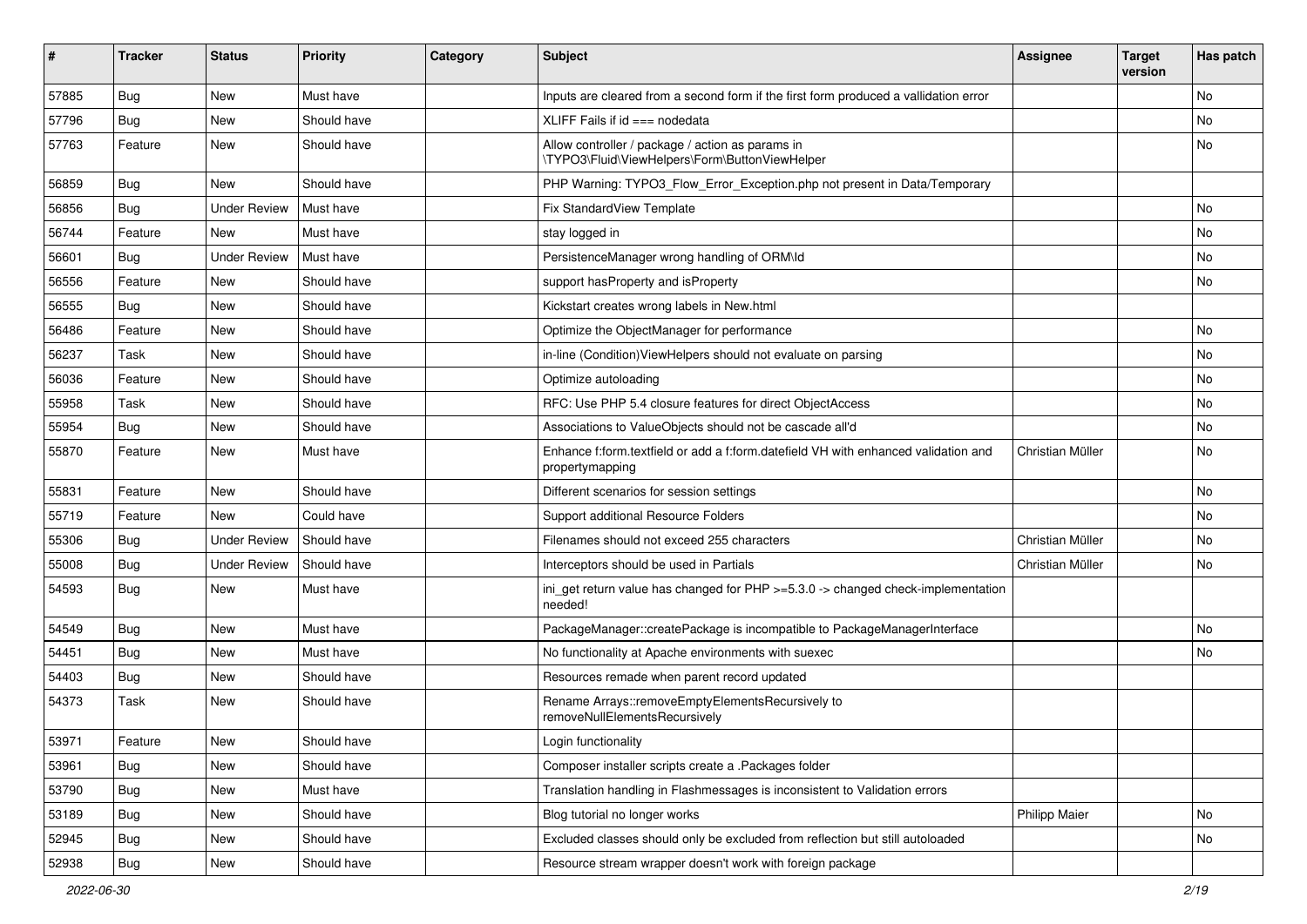| ∦     | <b>Tracker</b> | <b>Status</b>       | <b>Priority</b> | Category | <b>Subject</b>                                                                     | <b>Assignee</b>     | <b>Target</b><br>version | Has patch |
|-------|----------------|---------------------|-----------------|----------|------------------------------------------------------------------------------------|---------------------|--------------------------|-----------|
| 52640 | Feature        | <b>Under Review</b> | Should have     |          | Create an UnlessViewHelper as opposite to the IfViewHelper                         | <b>Marc Neuhaus</b> |                          | <b>No</b> |
| 52591 | Bug            | New                 | Should have     |          | The Pagination Widget broken for joined objects                                    |                     |                          | <b>No</b> |
| 52590 | Feature        | New                 | Should have     |          | Provide a way to get the Doctrine QueryBuilder                                     |                     |                          | No        |
| 52536 | Bug            | <b>Under Review</b> | Should have     |          | Errorclass not set if no property-attribute set                                    |                     |                          |           |
| 52509 | <b>Bug</b>     | New                 | Should have     |          | Child-Object's Identifier get's lost on Form-Submission with Validation Error      |                     |                          |           |
| 52430 | Bug            | New                 | Should have     |          | Cannot convert from UUID to auto-increment ID                                      |                     |                          | <b>No</b> |
| 52280 | Task           | <b>Under Review</b> | Should have     |          | Throw Exception if there is an array in PSR-0 autoload                             |                     |                          | Yes       |
| 51972 | <b>Bug</b>     | New                 | Should have     |          | Joins for every deep property constraint make cartesian selection                  | Adrian Föder        |                          | Yes       |
| 51811 | Bug            | <b>New</b>          | Should have     |          | Improve session handle when the authenticated account is removed from persitance   | Dominique Feyer     |                          | Yes       |
| 51530 | <b>Task</b>    | New                 | Should have     |          | Improve speed of Files::readDirectoryRecursively using RecursiveDirectoryIterator? |                     |                          | <b>No</b> |
| 51286 | <b>Task</b>    | <b>New</b>          | Should have     |          | Custom error views should introduce a controller context somehow                   |                     |                          | No        |
| 51277 | Feature        | New                 | Should have     |          | ViewHelper context should be aware of actual file occurrence                       |                     |                          | No        |
| 51183 | Task           | New                 | Should have     |          | CLI improvements                                                                   |                     |                          |           |
| 50888 | Bug            | <b>Under Review</b> | Should have     |          | WSOD by changing name of section and if Fluid caches are generated                 |                     |                          | <b>No</b> |
| 50869 | Bug            | New                 | Could have      |          | key() invoked on object                                                            |                     |                          | No        |
| 50342 | Bug            | New                 | Could have      |          | PropertyMapper: Use of interface method before implementation check                |                     |                          | No        |
| 50255 | Bug            | New                 | Should have     |          | Different collations runnig migrate/update                                         |                     |                          |           |
| 50130 | <b>Bug</b>     | Needs<br>Feedback   | Should have     |          | Different fallback for php.exe on windows                                          |                     |                          |           |
| 49756 | Feature        | <b>Under Review</b> | Should have     |          | Select values by array key in checkbox viewhelper                                  |                     |                          | No        |
| 49423 | <b>Bug</b>     | New                 | Must have       |          | Role name and packageKey are not accessible                                        |                     |                          | No        |
| 49372 | Bug            | <b>New</b>          | Should have     |          | ObjectConverter ignores implemented interface when mapping subtype                 |                     |                          | No        |
| 49038 | <b>Bug</b>     | New                 | Must have       |          | form.select does not select the first item if prependOptionValue is used           |                     |                          | <b>No</b> |
| 49011 | <b>Bug</b>     | <b>Under Review</b> | Should have     |          | Support executing TYPO3. Flow inside a PHAR                                        |                     |                          | No        |
| 48657 | Feature        | <b>Under Review</b> | Should have     |          | support HTTP_RANGE                                                                 |                     |                          | No        |
| 48430 | <b>Bug</b>     | New                 | Should have     |          | Default validator-messages are not correctly formatted                             |                     |                          | No        |
| 48429 | <b>Bug</b>     | New                 | Should have     |          | Remove- and update-actions on repository are not persisted                         |                     |                          | No        |
| 48355 | Feature        | New                 | Could have      |          | Assign output of viewhelper to template variable for further processing.           |                     |                          |           |
| 48296 | Task           | Needs<br>Feedback   | Should have     |          | Missing method in ExceptionHandlerInterface                                        |                     |                          | No        |
| 47818 | <b>Bug</b>     | <b>New</b>          | Must have       |          | Wrong link on Welcome screen                                                       |                     |                          |           |
| 47669 | Task           | New                 | Should have     |          | FormViewHelper does not define the default request method                          |                     |                          | No        |
| 47638 | Bug            | New                 | Should have     |          | Delete a ValueObject by its identity                                               |                     |                          |           |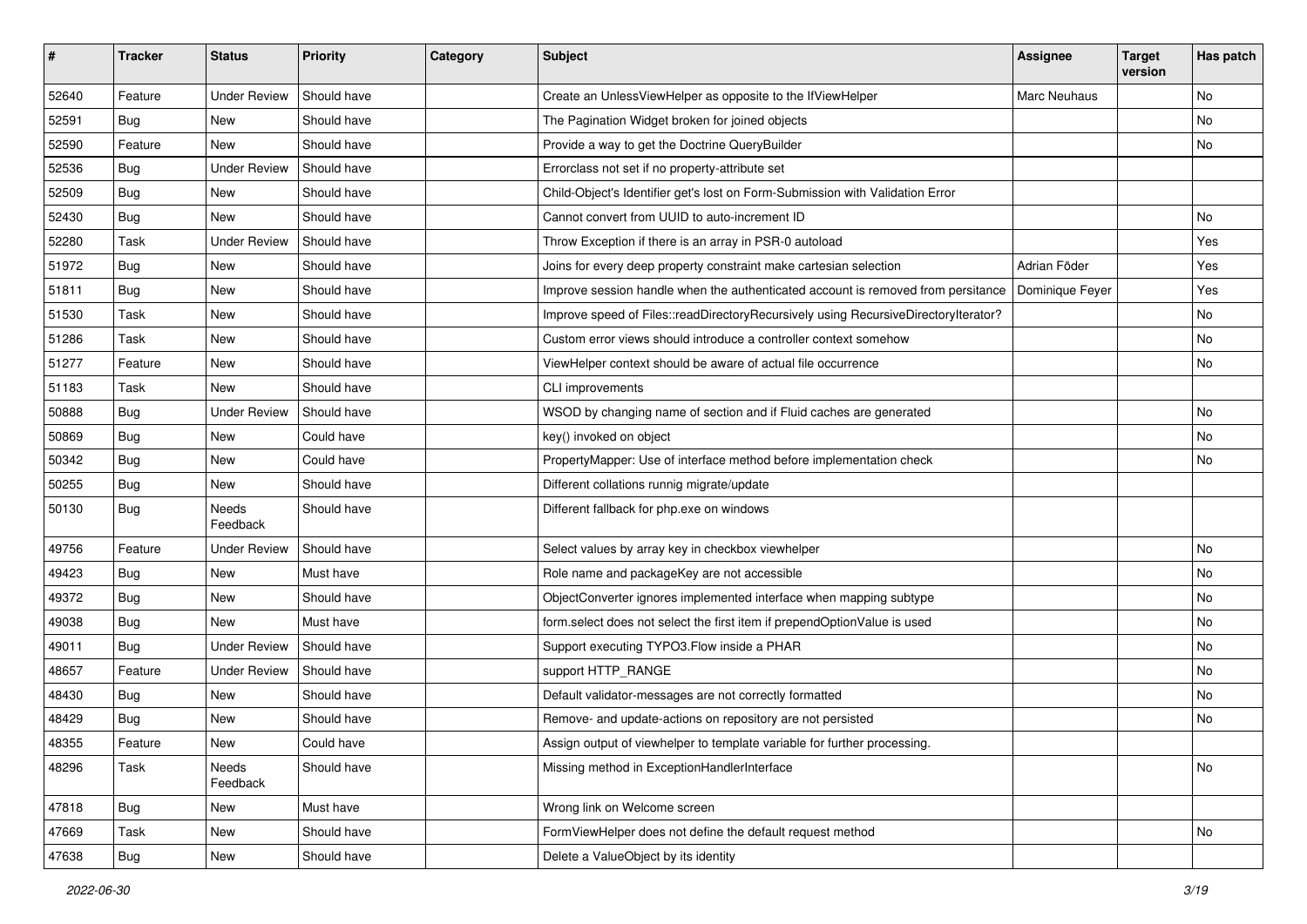| #     | <b>Tracker</b> | <b>Status</b>       | <b>Priority</b> | Category | <b>Subject</b>                                                                                                                                    | <b>Assignee</b>       | <b>Target</b><br>version | Has patch |
|-------|----------------|---------------------|-----------------|----------|---------------------------------------------------------------------------------------------------------------------------------------------------|-----------------------|--------------------------|-----------|
| 47637 | <b>Bug</b>     | <b>New</b>          | Should have     |          | Property with @ORM\Column(nullable=true,type="decimal",scale=2) results as type<br>"string" in Collection Objects and not as expected as "double" |                       |                          |           |
| 47601 | Bug            | <b>New</b>          | Should have     |          | Template Path of Submodules contains lowercase Namespace                                                                                          |                       |                          |           |
| 47423 | Task           | <b>Under Review</b> | Could have      |          | Decouple TYPO3.Party from Flow                                                                                                                    | Christian Müller      |                          |           |
| 47236 | Bug            | Needs<br>Feedback   | Should have     |          | Error at offset 6279 of 6338                                                                                                                      |                       |                          | No        |
| 47052 | <b>Bug</b>     | New                 | Should have     |          | Clear doctrine caches after migration applied                                                                                                     |                       |                          |           |
| 47006 | Bug            | <b>Under Review</b> | Should have     |          | widget identifier are not unique                                                                                                                  |                       |                          | No        |
| 46910 | Feature        | New                 | Should have     |          | Composer integration - PackageStates.php                                                                                                          |                       |                          | <b>No</b> |
| 46689 | Bug            | New                 | Must have       |          | The new ClassLoader swallows Fatal Errors                                                                                                         | Marc Neuhaus          |                          | No        |
| 46545 | Feature        | New                 | Should have     |          | Better support for arrays in options of SelectViewHelper                                                                                          |                       |                          | No        |
| 46371 | Feature        | New                 | Should have     |          | Support compilation of static information in proxy classes                                                                                        | Christopher<br>Hlubek |                          | No        |
| 46244 | Bug            | <b>Under Review</b> | Should have     |          | Remove call to PHP_BINDIR in CoreCommandController                                                                                                |                       |                          |           |
| 46091 | Task           | Needs<br>Feedback   | Should have     |          | Show source file name and position on exceptions during parsing                                                                                   |                       |                          | <b>No</b> |
| 46073 | Bug            | <b>Under Review</b> | Should have     |          | Scripts::executeCommand must be usable outsite of TYPO3.Flow                                                                                      |                       |                          | <b>No</b> |
| 45851 | Feature        | Needs<br>Feedback   | Could have      |          | Allow referencing environment variables in Settings.yaml                                                                                          | Adrian Föder          |                          | No        |
| 45669 | <b>Bug</b>     | New                 | Should have     |          | PersistentObjectConverter does not convert ValueObjects by __identity                                                                             |                       |                          | <b>No</b> |
| 45413 | Bug            | <b>Under Review</b> | Should have     |          | Overriding boolean properties using Objects yaml is broken                                                                                        |                       |                          |           |
| 45386 | <b>Bug</b>     | <b>New</b>          | Could have      |          | Package::buildArrayOfClassFiles tries to determine class names from file paths                                                                    |                       |                          | <b>No</b> |
| 45345 | Feature        | Needs<br>Feedback   | Should have     |          | Easy to use comments for fluid that won't show in output                                                                                          |                       |                          |           |
| 45272 | Bug            | <b>New</b>          | Should have     |          | Related Value Objects get deleted by default cascading                                                                                            |                       |                          | No        |
| 45164 | Feature        | Accepted            | Should have     |          | Define syntax for validation rules in YAML                                                                                                        | Karsten<br>Dambekalns |                          |           |
| 45153 | Feature        | <b>New</b>          | Should have     |          | f:be.menus.actionMenuItem - Detection of the current select option is insufficient                                                                |                       |                          | <b>No</b> |
| 45100 | Feature        | <b>Under Review</b> | Should have     |          | RequestDispatchingAspect should check if entry point can handle current request                                                                   | Christopher<br>Hlubek |                          |           |
| 44684 | <b>Bug</b>     | <b>New</b>          | Should have     |          | Authorization header redirect in .htaccess strips the Basic-prefix                                                                                |                       |                          |           |
| 44123 | Feature        | New                 | Should have     |          | Make the "Flow requires the PHP setting "date.timezone"" error more beautiful                                                                     |                       |                          | <b>No</b> |
| 44078 | Task           | <b>New</b>          | Should have     |          | Probably false behavior in symlinked environment                                                                                                  |                       |                          |           |
| 43947 | Bug            | <b>New</b>          | Should have     |          | Redirect to login after Session timeout                                                                                                           |                       |                          | <b>No</b> |
|       |                |                     |                 |          |                                                                                                                                                   |                       |                          |           |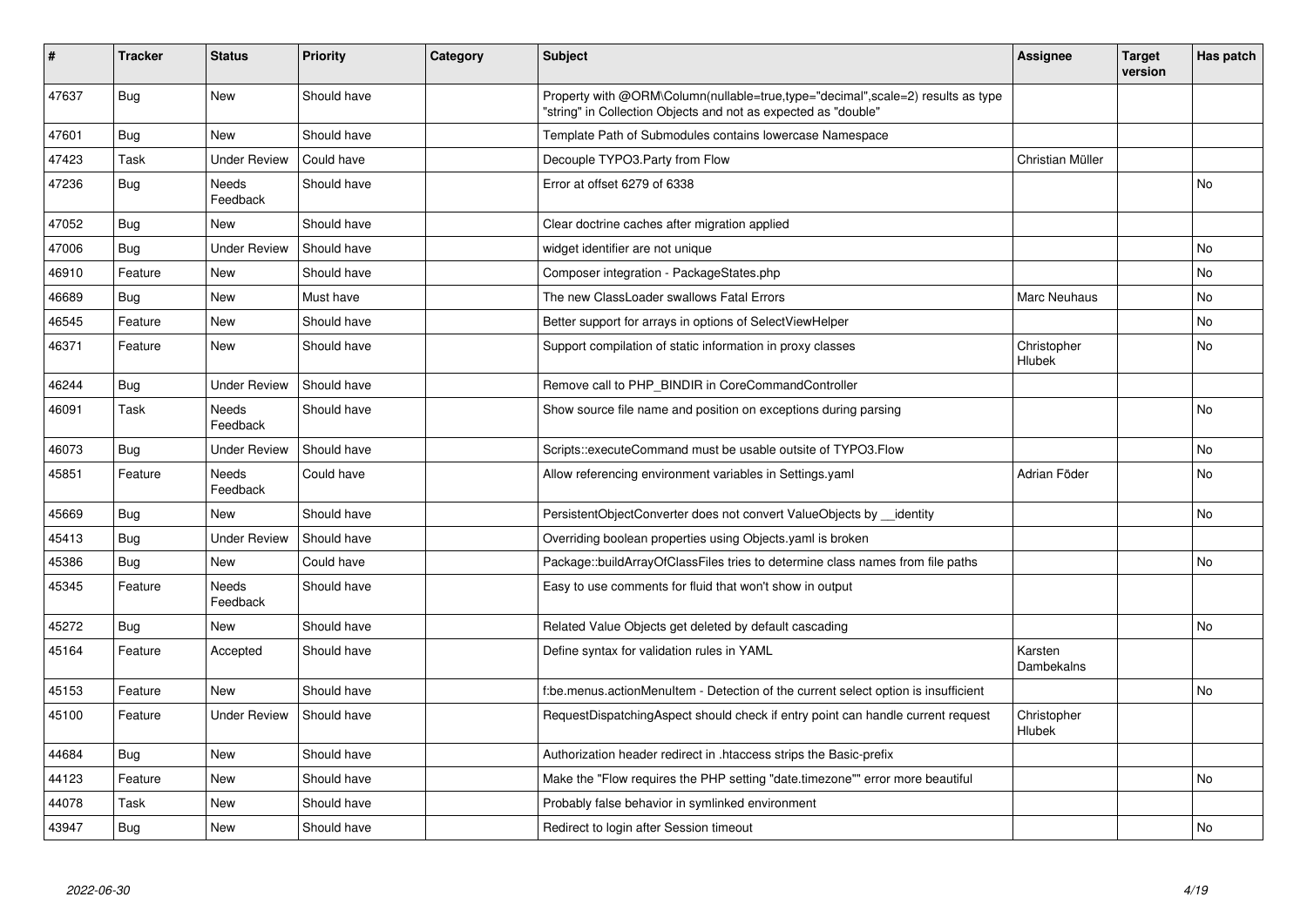| #     | <b>Tracker</b> | <b>Status</b>            | <b>Priority</b> | Category | <b>Subject</b>                                                                                | Assignee                     | <b>Target</b><br>version | Has patch |
|-------|----------------|--------------------------|-----------------|----------|-----------------------------------------------------------------------------------------------|------------------------------|--------------------------|-----------|
| 43930 | Task           | <b>Needs</b><br>Feedback | Should have     |          | Remove canRender() completely?!                                                               | Sebastian<br>Kurfuerst       |                          | <b>No</b> |
| 43841 | Feature        | <b>New</b>               | Should have     |          | Add package support to validation errors                                                      |                              |                          | No        |
| 43621 | <b>Bug</b>     | <b>Under Review</b>      | Must have       |          | Composer installer overwrites Settings.yaml.example                                           | Karsten<br>Dambekalns        |                          | <b>No</b> |
| 43572 | Feature        | New                      | Should have     |          | Uri should support manipulation of query arguments                                            |                              |                          | No        |
| 43082 | Feature        | Needs<br>Feedback        | Should have     |          | Add CLI support for scaffolding models, views, controller                                     |                              |                          | No        |
| 43071 | Task           | New                      | Should have     |          | Remove TOKENS for adding fallback teplates in B                                               |                              |                          | No        |
| 42743 | Task           | New                      | Should have     |          | Remove inline style for hidden form fields                                                    |                              |                          | No.       |
| 42550 | Task           | <b>Under Review</b>      | Should have     |          | Add top-level .htaccess to block everything but Web                                           | Karsten<br>Dambekalns        |                          | No        |
| 42397 | Feature        | New                      | Should have     |          | Missing viewhelper for general links                                                          |                              |                          | No        |
| 42240 | Task           | New                      | Should have     |          | Make Eel usable outside of TYPO3 Flow                                                         |                              |                          |           |
| 41843 | <b>Bug</b>     | New                      | Should have     |          | Composer and rename issues (umbrella issue)                                                   |                              |                          |           |
| 41727 | Bug            | Accepted                 | Should have     |          | @Flow\Identity and @ORM\InheritanceType("JOINED") can't be used together                      | Karsten<br>Dambekalns        |                          | No        |
| 41533 | Bug            | Needs<br>Feedback        | Should have     |          | Ignored object-validation in editAction when redirecting back from updateAction               |                              |                          | No        |
| 41508 | Task           | <b>Under Review</b>      | Should have     |          | Replace Jasmine by Buster.js                                                                  |                              |                          |           |
| 41148 | <b>Bug</b>     | New                      | Must have       |          | Converting of ValueObjects                                                                    |                              |                          | No        |
| 40824 | Bug            | Needs<br>Feedback        | Should have     |          | Modified action controller methods not detected properly                                      | Andreas<br>Förthner          |                          | No        |
| 40081 | Feature        | <b>New</b>               | Should have     |          | Allow assigned variables as keys in arrays                                                    |                              |                          | No        |
| 39790 | Feature        | <b>New</b>               | Should have     |          | Allow forward slashes where backslashes need to be specified                                  |                              |                          |           |
| 39432 | Task           | New                      | Should have     |          | Clarify introducing properties                                                                |                              |                          |           |
| 38875 | Suggestion     | New                      | Should have     |          | Have a Translator object available in action controllers                                      |                              |                          |           |
| 38459 | Bug            | New                      | Must have       |          | Accessing a not present property/method should error verbosely                                | Sebastian<br>Kurfuerst       |                          |           |
| 38379 | Feature        | <b>New</b>               | Should have     |          | Implement a Eel-ViewHelper                                                                    |                              |                          |           |
| 38216 | Bug            | Needs<br>Feedback        | Should have     |          | Static method calls in reflected classes refer to Original class                              |                              |                          | No        |
| 38130 | Feature        | <b>New</b>               | Should have     |          | Checkboxes and multiple select fields should have an assignable default value                 |                              |                          | No.       |
| 37095 | Feature        | New                      | Should have     |          | It should be possible to set a different template on a Fluid TemplateView inside an<br>action | Christopher<br><b>Hlubek</b> |                          | No        |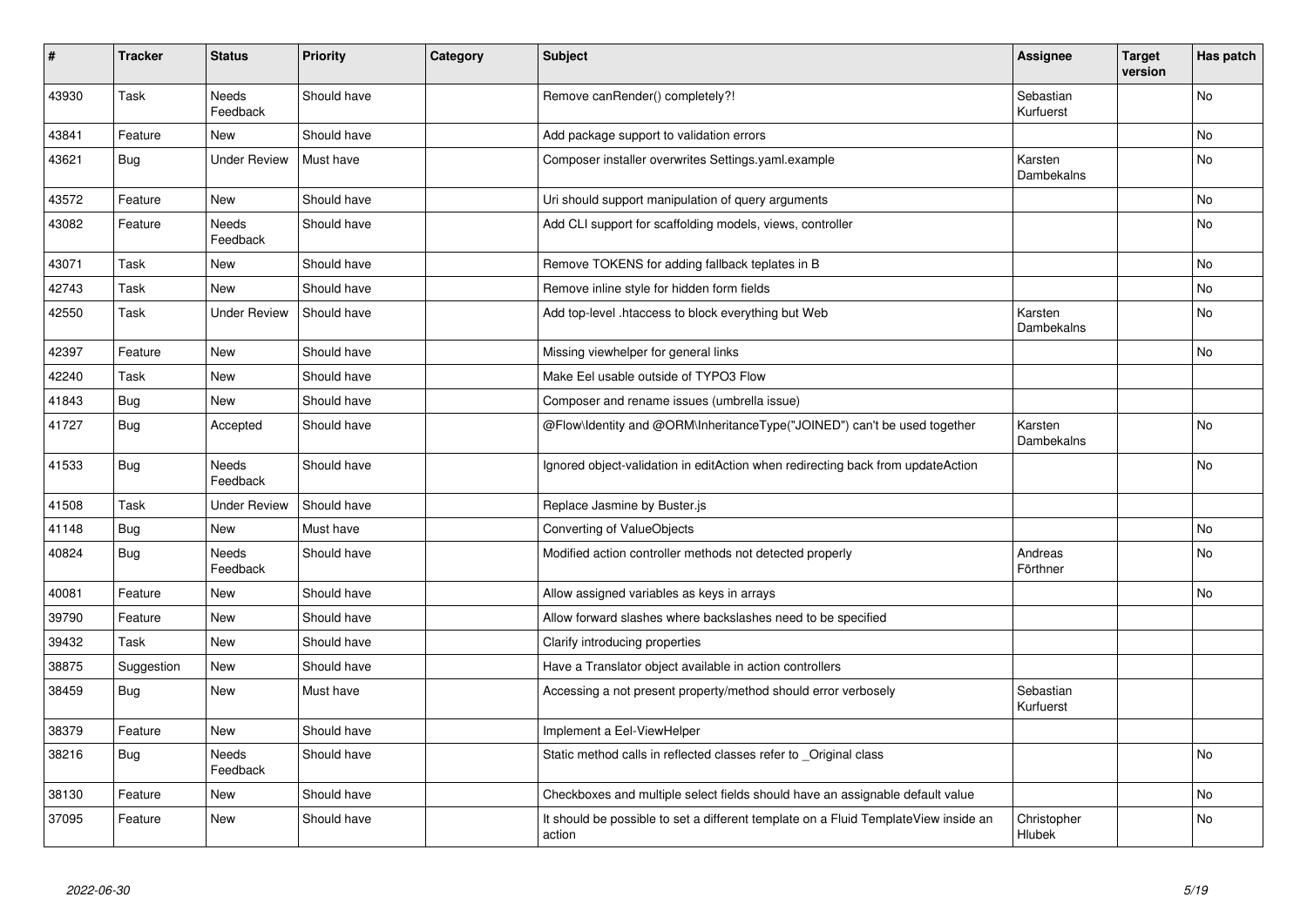| ∦     | <b>Tracker</b> | <b>Status</b>     | <b>Priority</b> | Category | <b>Subject</b>                                                                                              | <b>Assignee</b>        | <b>Target</b><br>version | Has patch |
|-------|----------------|-------------------|-----------------|----------|-------------------------------------------------------------------------------------------------------------|------------------------|--------------------------|-----------|
| 36634 | Bug            | New               | Should have     |          | Reconstituted entities do not have their properties set when initializeObject() is<br>called                |                        |                          | <b>No</b> |
| 36633 | Bug            | New               | Should have     |          | Reconstituted entities should not have the FLOW3_Persistence_clone property set                             |                        |                          | No        |
| 36559 | Feature        | New               | Could have      |          | New widget progress bar                                                                                     |                        |                          | Yes       |
| 36510 | Feature        | New               | Should have     |          | Firewall Redirect?                                                                                          |                        |                          | No        |
| 36509 | Feature        | New               | Should have     |          | redirectToUri to an uri with acl forces a 403 because of missing csrf token.                                |                        |                          | <b>No</b> |
| 35970 | Task           | New               | Should have     |          | Improve performance of Utility/Arrays::integerExplode by using array_map                                    |                        |                          | No        |
| 35831 | <b>Bug</b>     | New               | Must have       |          | Deleting or unpublishing of a resource deletes all published symlinks<br>(Web/_Resources/Persistent)        |                        |                          | <b>No</b> |
| 35420 | Suggestion     | New               | Should have     |          | Review use of try / catch in the Security Framework                                                         | Andreas<br>Förthner    |                          |           |
| 34404 | <b>Bug</b>     | <b>New</b>        | Should have     |          | JsonView transformObject does not respect_descendAll configuration                                          |                        |                          | <b>No</b> |
| 33710 | Feature        | New               | Should have     |          | Configuration based on Domain                                                                               |                        |                          | No        |
| 33308 | Task           | New               | Should have     |          | General date and time handling rules                                                                        |                        |                          |           |
| 33293 | Bug            | New               | Should have     |          | Injection to private variable results in injection of the the wrong class                                   |                        |                          | No        |
| 33258 | Major Feature  | Accepted          | Should have     |          | Implement support for Assetic                                                                               |                        |                          | No        |
| 33215 | Feature        | New               | Should have     |          | RFC: Dynamic values in ObjectAccess paths                                                                   |                        |                          | No        |
| 32873 | <b>Bug</b>     | Accepted          | Must have       |          | Value changes for logged in account are not persisted due to session serialization                          | Karsten<br>Dambekalns  |                          | <b>No</b> |
| 32294 | Feature        | New               | Should have     |          | Lazy initialization of loggers                                                                              |                        |                          | No        |
| 31484 | Feature        | Needs<br>Feedback | Could have      |          | possibility to modify inner workings of proxy class builder                                                 |                        |                          | No        |
| 30258 | Feature        | New               | Should have     |          | Support optional package dependencies                                                                       |                        |                          |           |
| 29794 | Feature        | New               | Should have     |          | Initialize collections in generated models                                                                  |                        |                          |           |
| 29476 | Feature        | New               | Should have     |          | Provider rendering time and query count for request                                                         |                        |                          |           |
| 29258 | Feature        | Needs<br>Feedback | Should have     |          | Provide a way to override classes by environment                                                            |                        |                          | <b>No</b> |
| 28964 | Feature        | New               | Could have      |          | Integrate Behat tool for BDD                                                                                |                        |                          |           |
| 28554 | <b>Bug</b>     | New               | Should have     |          | (v4) implement feature flag to disable caching                                                              |                        |                          | No        |
| 28553 | Bug            | New               | Should have     |          | improve XHProf test setup                                                                                   |                        |                          | No        |
| 28552 | <b>Bug</b>     | New               | Should have     |          | (v5) write ViewHelper test for compiled run; adjust functional test to do two passes<br>(uncached & cached) |                        |                          | No        |
| 28551 | <b>Bug</b>     | Accepted          | Should have     |          | (v4) backport VHTest                                                                                        | Sebastian<br>Kurfuerst |                          | No        |
| 28550 | Bug            | New               | Should have     |          | (v4) make widgets cacheable, i.e. not implement childnodeaccess interface                                   |                        |                          | No        |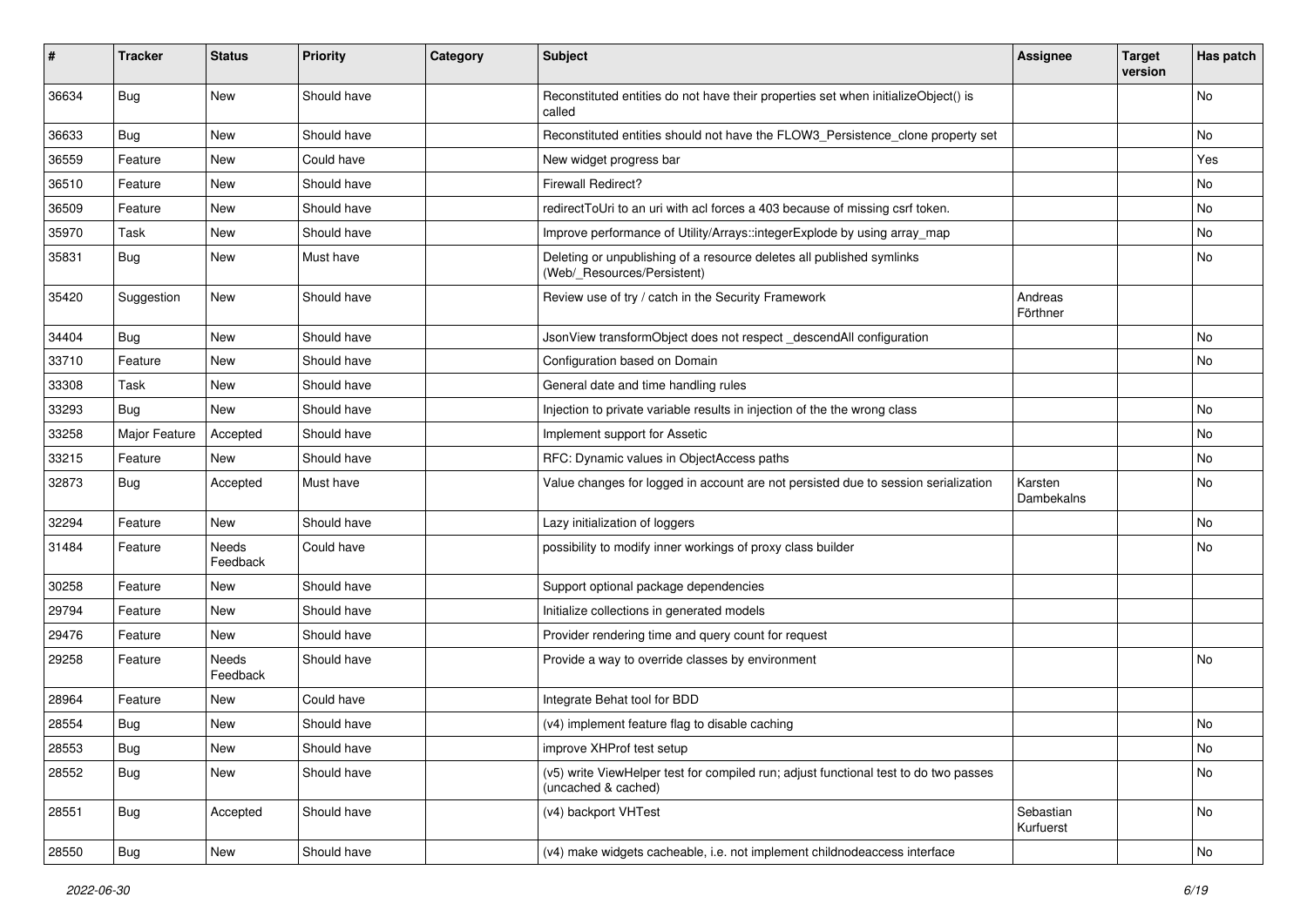| #     | <b>Tracker</b> | <b>Status</b>     | <b>Priority</b> | Category                         | <b>Subject</b>                                                                                           | <b>Assignee</b>        | <b>Target</b><br>version | Has patch      |
|-------|----------------|-------------------|-----------------|----------------------------------|----------------------------------------------------------------------------------------------------------|------------------------|--------------------------|----------------|
| 28549 | Bug            | New               | Should have     |                                  | make widgets cacheable, i.e. not implement childnodeaccess interface                                     |                        |                          | N <sub>o</sub> |
| 28074 | Feature        | Needs<br>Feedback | Should have     |                                  | Provide a shell script that installs Phoenix or FLOW3 from git                                           | Markus Bucher          |                          | No             |
| 27379 | Bug            | Needs<br>Feedback | Must have       |                                  | add check to clear the database at tearDown in testing                                                   |                        |                          | <b>No</b>      |
| 27322 | Feature        | On Hold           | Should have     |                                  | Add support for Appserver-in-PHP, which could result in much faster executions.                          | Christopher<br>Hlubek  |                          | No             |
| 26986 | Feature        | Accepted          | Should have     |                                  | Debug toolbar                                                                                            | Christian Müller       |                          | No             |
| 13045 | Bug            | New               | Should have     |                                  | Entity decode of strings are different between if-conditions and output of variable                      |                        |                          |                |
| 11039 | Bug            | Needs<br>Feedback | Must have       |                                  | Static object container injects properties to result of factory object                                   |                        |                          | No             |
| 9514  | Feature        | New               | Should have     |                                  | Support explicit Array Arguments for ViewHelpers                                                         |                        |                          |                |
| 9005  | Feature        | Accepted          | Could have      |                                  | Fluid Template Analyzer (FTA)                                                                            | Sebastian<br>Kurfuerst |                          |                |
| 8981  | Feature        | New               | Could have      |                                  | Security/Performance: Provide Webserver Configuration file for common webservers<br>do not use .htaccess |                        |                          |                |
| 5636  | Task           | Under Review      | Must have       |                                  | Form RadioViewHelper and CheckBoxViewHelper miss check for existing object<br>before it is accessed.     |                        |                          | No             |
| 3585  | Major Feature  | New               | Should have     |                                  | Implement support for value objects                                                                      |                        |                          | No             |
| 3291  | Feature        | Needs<br>Feedback | Should have     |                                  | Cacheable viewhelpers                                                                                    |                        |                          | No             |
| 58975 | Bug            | New               | Must have       | Documentation -                  | Fix command for Linux in Qucikstart documentation                                                        |                        |                          | No             |
| 57972 | <b>Bug</b>     | New               | Should have     | Documentation                    | Missing @ManyToOne in example for resource                                                               |                        |                          | No             |
| 46120 | Bug            | New               | Must have       | Documentation                    | Important step missing in the installation chapter                                                       |                        |                          | No             |
| 45623 | Bug            | New               | Should have     | Documentation                    | SQL error when calling TYPO3.Blog Setup controller                                                       |                        |                          | No             |
| 45249 | <b>Bug</b>     | New               | Must have       | Documentation                    | Update composer project-create command listing                                                           |                        |                          | No             |
| 44542 | Task           | New               | Should have     | Documentation                    | Mention the risk of requestPatterns regarding foreign package's SecurityContext<br>usage                 | Adrian Föder           |                          | No             |
| 39414 | Bug            | New               | Should have     | Documentation                    | <b>Security Documentation</b>                                                                            |                        |                          | No             |
| 38038 | Task           | Accepted          | Should have     | Documentation                    | Proofread FLOW3 manual                                                                                   | Ryan J. Peterson       |                          | No             |
| 31339 | Task           | On Hold           | Could have      | Documentation                    | Search                                                                                                   |                        |                          | No             |
| 29202 | Task           | New               | Should have     | Documentation                    | Provide a Cherokee Server Configuration for FLOW3                                                        |                        |                          |                |
| 27561 | Task           | Accepted          | Could have      | Documentation                    | Complete documentation                                                                                   |                        |                          | No             |
| 59140 | Bug            | New               | -- undefined -- | <b>Error Handler</b><br>Report - | TYPO3\Flow\Error\Exception thrown in file ErrorHandler.php                                               |                        |                          | No             |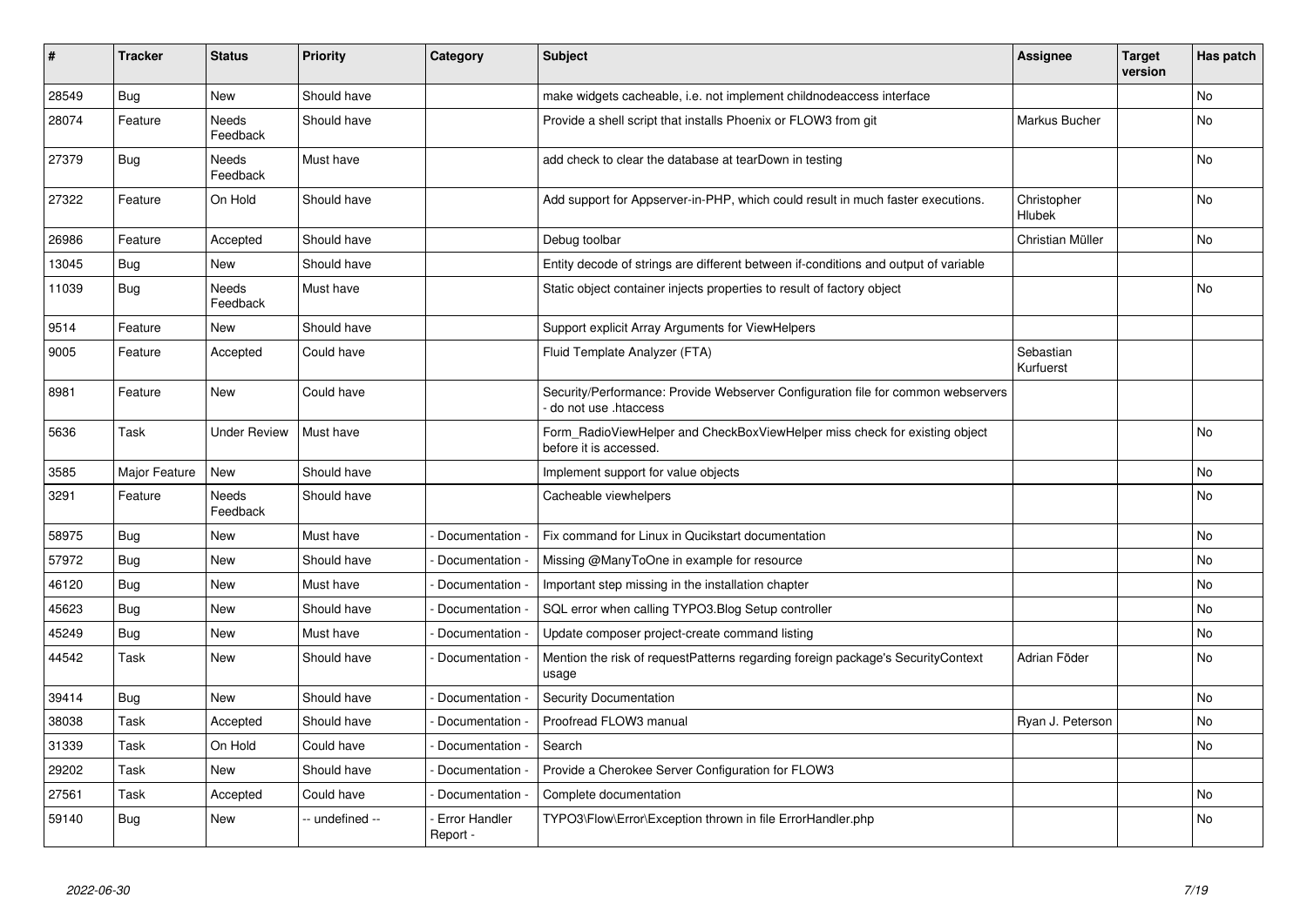| #     | <b>Tracker</b> | <b>Status</b> | <b>Priority</b> | Category                         | <b>Subject</b>                                                                                                                         | <b>Assignee</b>       | <b>Target</b><br>version | Has patch |
|-------|----------------|---------------|-----------------|----------------------------------|----------------------------------------------------------------------------------------------------------------------------------------|-----------------------|--------------------------|-----------|
| 59049 | Bug            | <b>New</b>    | Should have     | <b>Error Handler</b><br>Report - | TYPO3\Flow\Error\Exception thrown in file ErrorHandler.php                                                                             |                       |                          | No        |
| 54381 | Bug            | New           | -- undefined -- | <b>Error Handler</b><br>Report - | TYPO3\Flow\Core\Booting\Exception\SubProcessException thrown in file<br>Scripts.php                                                    |                       |                          | No        |
| 53851 | Bug            | New           | -- undefined -- | <b>Error Handler</b><br>Report - | TYPO3\Flow\Core\Booting\Exception\SubProcessException thrown in file<br>Scripts.php                                                    |                       |                          | No        |
| 52005 | Bug            | New           | Could have      | <b>Error Handler</b><br>Report - | TYPO3\Flow\Error\Exception thrown in file ErrorHandler.php                                                                             |                       |                          | No        |
| 51704 | Bug            | New           | -- undefined -- | <b>Error Handler</b><br>Report - | TYPO3\Flow\Error\Exception thrown in file ErrorHandler.php                                                                             |                       |                          | No        |
| 49801 | Bug            | New           | -- undefined -- | <b>Error Handler</b><br>Report - | TYPO3\Flow\Security\Exception\AccessDeniedException thrown in file<br>TYPO3_Flow_Security_Authorization_AccessDecisionVoterManager.php |                       |                          | No        |
| 48873 | Bug            | New           | Should have     | <b>Error Handler</b><br>Report - | Error when calling resourceManager->deleteResource on unpublished Resource                                                             |                       |                          | No        |
| 39609 | Feature        | Accepted      | Should have     | - Migrations -                   | <b>Migration Version</b>                                                                                                               | Karsten<br>Dambekalns |                          | No        |
| 37831 | Task           | New           | Could have      | - Testing -                      | Evaluate using PHP 5.4's internal web server for Functional Testing                                                                    |                       |                          | No        |
| 37473 | Bug            | New           | Must have       | - Testing -                      | Subsequent Exceptions related to Doctrine Entity Manager makes it snap shut                                                            |                       |                          | No        |
| 3755  | Task           | New           | Must have       | - Testing -                      | Concurrency stress testing and cache mechanism                                                                                         |                       |                          |           |
| 51489 | Bug            | New           | -- undefined -- | Annotations                      | Doctrine\Common\Annotations\AnnotationException thrown in file<br>AnnotationException.php                                              |                       |                          | No        |
| 55957 | Task           | New           | Should have     | <b>AOP</b>                       | RFC: Optimize AOP proxies                                                                                                              |                       |                          | No        |
| 47404 | Feature        | New           | Could have      | <b>AOP</b>                       | Add getters and setters methods for introduced properties                                                                              |                       |                          | No        |
| 37571 | Bug            | New           | Must have       | <b>AOP</b>                       | Inherited proxies fail when implementing clone                                                                                         |                       |                          | No        |
| 27045 | Bug            | New           | Should have     | <b>AOP</b>                       | Introduced properties are not available in the reflection service during a compile run                                                 |                       |                          |           |
| 6712  | Feature        | Accepted      | Should have     | <b>AOP</b>                       | Implement mixin support                                                                                                                | Robert Lemke          |                          |           |
| 2974  | Bug            | New           | Must have       | <b>AOP</b>                       | Aspect / Proxy Cache is not emptied automatically if an interface used for<br>introduction was modified                                | Robert Lemke          |                          |           |
| 890   | Feature        | New           | Should have     | <b>AOP</b>                       | Add priority for advice chains                                                                                                         | Robert Lemke          |                          |           |
| 53180 | Bug            | New           | Must have       | <b>Build Process</b>             | InjectSettings doesnt work on inheritance (Level 2)                                                                                    |                       |                          |           |
| 54446 | <b>Bug</b>     | New           | Should have     | Cache                            | Cache filebackend 'include_once'                                                                                                       |                       |                          | No        |
| 53262 | <b>Bug</b>     | New           | Should have     | Cache                            | FileBakend have some race condition                                                                                                    | Dominique Feyer       |                          | Yes       |
| 46823 | Task           | Accepted      | Should have     | Cache                            | Detect APC and APCu correctly                                                                                                          |                       |                          | No        |
| 46816 | Feature        | New           | Should have     | Cache                            | Add xcache cache backend                                                                                                               |                       |                          | No        |
| 46318 | Feature        | New           | Should have     | Cache                            | [caching framework] Extend cache interface to handle multiple entries                                                                  |                       |                          | No        |
| 46216 | Feature        | New           | Should have     | Cache                            | Add wincache cache backend                                                                                                             |                       |                          | No        |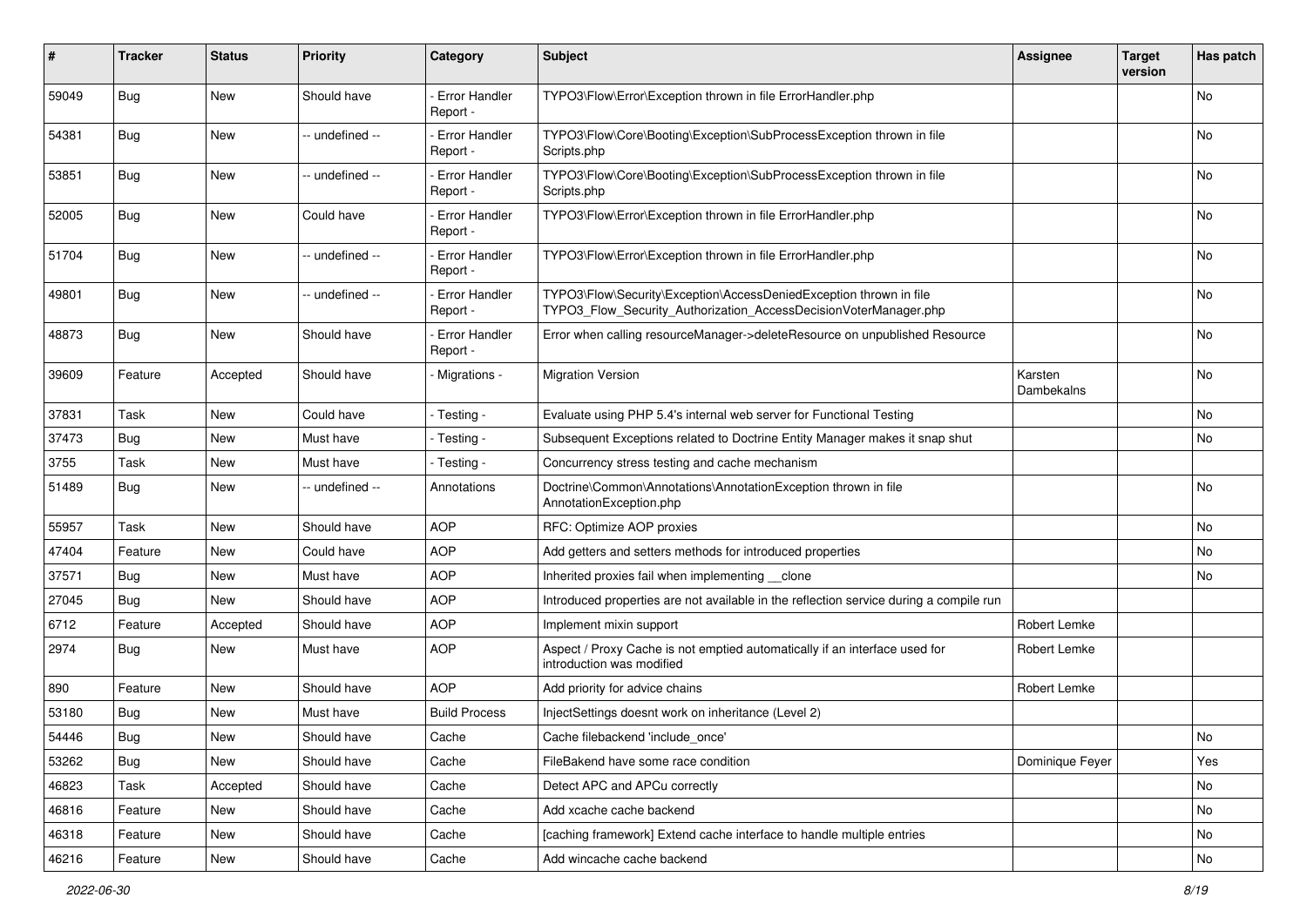| #     | <b>Tracker</b> | <b>Status</b>            | <b>Priority</b> | Category      | <b>Subject</b>                                                                                               | <b>Assignee</b>        | <b>Target</b><br>version | Has patch |
|-------|----------------|--------------------------|-----------------|---------------|--------------------------------------------------------------------------------------------------------------|------------------------|--------------------------|-----------|
| 40410 | Bug            | Needs<br>Feedback        | Should have     | Cache         | Exception when using Apc, Memcached of Redis cache backend for reflection status<br>and object configuration | Karsten<br>Dambekalns  |                          | No        |
| 39699 | Bug            | Accepted                 | Should have     | Cache         | SQL DDL for TYPO3\FLOW3\Cache\Backend\PdoBackend                                                             | Karsten<br>Dambekalns  |                          | No        |
| 1785  | Feature        | New                      | Must have       | Cache         | Automatic garbage collection for expired cache entries                                                       |                        |                          |           |
| 55199 | Feature        | New                      | Should have     | Cli           | Avoid Buffering of Shell output                                                                              |                        |                          | No.       |
| 37885 | Feature        | New                      | Could have      | Cli           | Add CLI to show the object-configuration for a FLOW3 object-name                                             | <b>Martin Ficzel</b>   |                          | No        |
| 35709 | Task           | New                      | Should have     | Cli           | Implement global Command aliases                                                                             |                        |                          | No        |
| 50382 | Task           | New                      | Should have     | Command       | Impossible to use arguments in CLI that are added by overriding<br>initializeCommandMethodArguments()        |                        |                          | No        |
| 33465 | Bug            | New                      | Should have     | Command       | Some vital commands to recover the system fail when recovery is needed                                       |                        |                          | No.       |
| 33069 | Task           | New                      | Should have     | Command       | Make command output sparse, implement generic verbose switch                                                 |                        |                          | No        |
| 60095 | Feature        | <b>Under Review</b>      | Should have     | Configuration | LockManager's LockHoldingStackPage should be configurable                                                    |                        |                          | No        |
| 48596 | Bug            | <b>Under Review</b>      | Should have     | Configuration | Ignored Tags configuration should be easier to configure from packages                                       | Alexander Berl         |                          | No        |
| 37373 | Feature        | <b>Under Review</b>      | Should have     | Configuration | Make annotation overrides / "injection" via Objects.yaml possible                                            | Marc Neuhaus           |                          | No        |
| 8464  | Feature        | New                      | Should have     | Configuration | Write settings using the ConfigurationManager                                                                |                        |                          | No        |
| 58622 | Feature        | New                      | Must have       | Core          | Clearer Exception: Array to string conversion                                                                |                        |                          | No        |
| 56544 | Bug            | New                      | Must have       | Core          | FLOW Exception on tar package inclusion via composer                                                         |                        |                          | No        |
| 54181 | Bug            | New                      | Could have      | Core          | Use date_default_timezone_get() instead of ini_get('date.timezone')                                          |                        |                          | Yes       |
| 52909 | Bug            | New                      | Should have     | Core          | Class Loader fallback to non-proxy hides fatal errors                                                        |                        |                          | No        |
| 51239 | Bug            | <b>Under Review</b>      | Must have       | Core          | AbstractViewHelper use incorrect method signature for "\$this->systemLogger->log()"                          | Adrian Föder           |                          | Yes       |
| 51120 | Bug            | New                      | Must have       | Core          | \TYPO3\Flow\Core\Booting::buildSubprocessCommand - wrong command if passed<br>more than one parameters       |                        |                          | No.       |
| 50080 | Bug            | <b>Needs</b><br>Feedback | Should have     | Core          | Broken concept for CLI/Web separation                                                                        | Karsten<br>Dambekalns  |                          | No        |
| 46257 | Feature        | Under Review             | Should have     | Core          | Add escape sequence support for Fluid                                                                        |                        |                          | No        |
| 42520 | Bug            | New                      | Must have       | Core          | Cache must be flushed globally for package state changes                                                     |                        |                          | No        |
| 40555 | Feature        | Accepted                 | Must have       | Core          | Missing command arguments parameter in<br>Core\Booting\Scripts::executeCommand()                             | Karsten<br>Dambekalns  |                          | Yes       |
| 39990 | <b>Bug</b>     | New                      | Should have     | Core          | Same form twice in one template: hidden fields for empty values are only rendered<br>once                    |                        |                          | No        |
| 39088 | Feature        | New                      | Should have     | Core          | Add a sgnalslot before compilation                                                                           |                        |                          | No        |
| 38222 | Feature        | New                      | Could have      | Core          | Step execution signals with concrete name                                                                    |                        |                          | No        |
| 33551 | <b>Bug</b>     | New                      | Must have       | Core          | View helper values break out of a partial scope                                                              | Sebastian<br>Kurfuerst |                          | No        |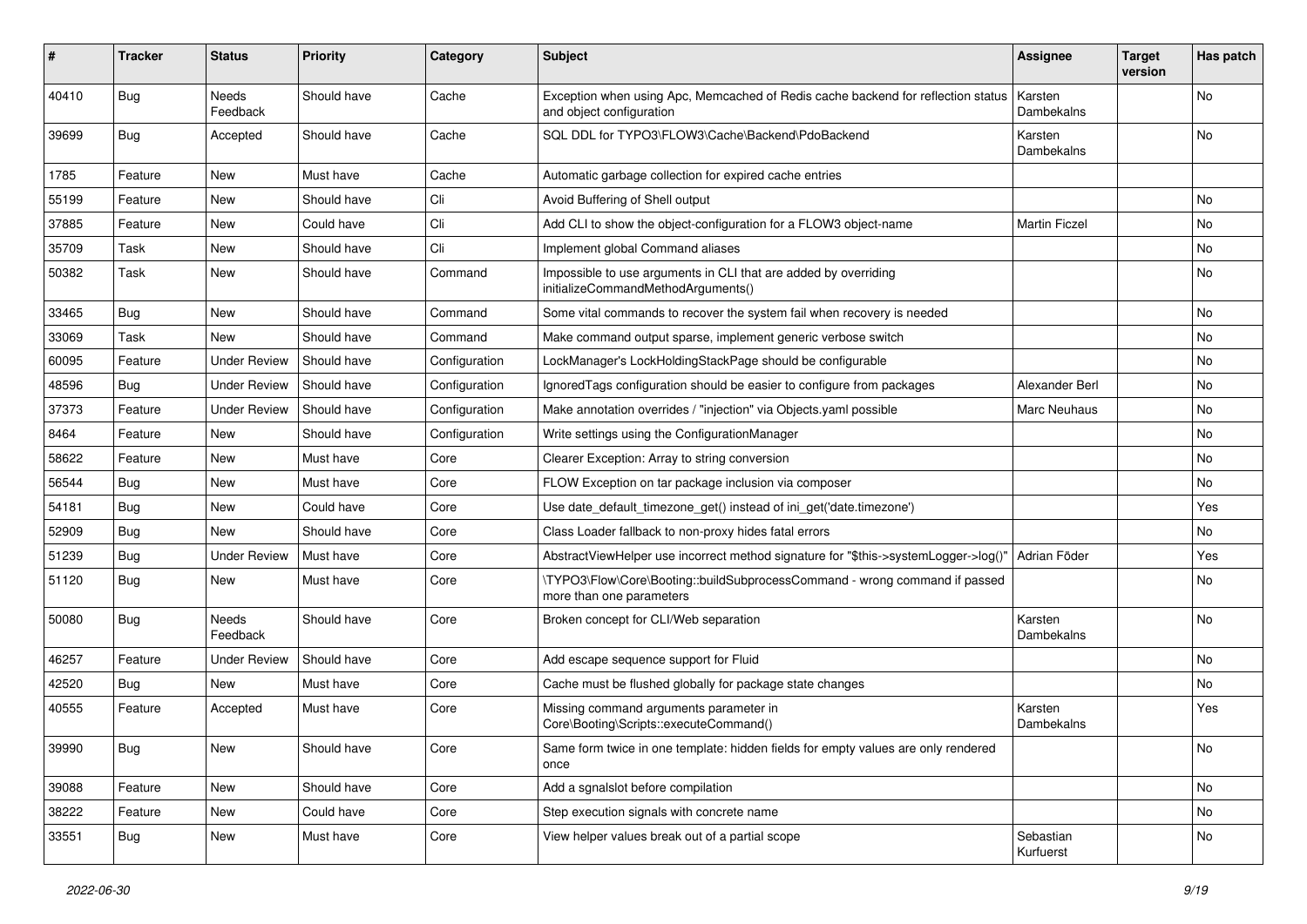| $\vert$ # | <b>Tracker</b> | <b>Status</b>            | <b>Priority</b> | Category    | <b>Subject</b>                                                               | <b>Assignee</b>        | <b>Target</b><br>version | Has patch      |
|-----------|----------------|--------------------------|-----------------|-------------|------------------------------------------------------------------------------|------------------------|--------------------------|----------------|
| 33394     | Feature        | <b>Needs</b><br>Feedback | Should have     | Core        | Logical expression parser for BooleanNode                                    | <b>Tobias Liebig</b>   |                          | N <sub>o</sub> |
| 33049     | Feature        | New                      | Could have      | Core        | Allow configuration of context without environment variable (needed for IIS) |                        |                          | No             |
| 32574     | <b>Bug</b>     | Accepted                 | Should have     | Core        | FLOW3 enters fork bombs when using cgi-fcgi vs cli                           | Karsten<br>Dambekalns  |                          | N <sub>o</sub> |
| 32035     | Task           | New                      | Should have     | Core        | Improve fluid error messages                                                 |                        |                          | Yes            |
| 30555     | Feature        | <b>New</b>               | Could have      | Core        | Make TagBuilder more extensible                                              |                        |                          | No.            |
| 30418     | Feature        | New                      | Should have     | Core        | Package bootstrapping following dependencies                                 |                        |                          |                |
| 27607     | <b>Bug</b>     | New                      | Must have       | Core        | Make Fluid comparisons work when first element is STRING, second is NULL.    |                        |                          | No             |
| 12863     | <b>Bug</b>     | <b>New</b>               | Should have     | Core        | Attributes of a viewhelper can't contain a '-'                               | Sebastian<br>Kurfuerst |                          | N <sub>o</sub> |
| 10472     | Feature        | New                      | Could have      | Core        | Fluid Standalone distribution                                                |                        |                          | No             |
| 7608      | Feature        | <b>New</b>               | Could have      | Core        | Configurable shorthand/object accessor delimiters                            |                        |                          | Yes            |
| 4704      | Feature        | <b>New</b>               | Should have     | Core        | Improve parsing exception messages                                           |                        |                          |                |
| 3481      | <b>Bug</b>     | New                      | Should have     | Core        | Use ViewHelperVariableContainer in PostParseFacet                            |                        |                          | No             |
| 1907      | Feature        | <b>New</b>               | Could have      | Core        | Default values for view helpers based on context                             |                        |                          |                |
| 35868     | Bug            | On Hold                  | Must have       | Environment | Unstable condition in Utility\Environment                                    | Karsten<br>Dambekalns  |                          | N <sub>o</sub> |
| 36955     | Feature        | New                      | Should have     | Error       | Add type filter to var_dump()                                                |                        |                          | No             |
| 58184     | Major Feature  | New                      | Should have     | Http        | HTTP request argument building for different use cases                       |                        |                          | No             |
| 56916     | Feature        | New                      | Should have     | Http        | Support PATCH request method as of RFC5789                                   |                        |                          | No             |
| 51763     | <b>Bug</b>     | New                      | Should have     | Http        | HttpRequest always returns content of the current request                    |                        |                          | No             |
| 47339     | Feature        | Needs<br>Feedback        | Could have      | <b>Http</b> | Allow RequestHandlers to get the current Request injected                    | Alexander Berl         |                          | No.            |
| 47073     | <b>Bug</b>     | New                      | Must have       | Http        | Cookie causes Error after Update                                             |                        |                          | No             |
| 44712     | Task           | Accepted                 | Should have     | Http        | Decouple Argument-Building in the HTTP-Request-Constructor                   |                        |                          | No             |
| 37212     | Feature        | Accepted                 | Must have       | Http        | Edge Side Includes (ESI)                                                     | Robert Lemke           |                          | No             |
| 49806     | Task           | Accepted                 | Should have     | 118n        | Date formatting should care about the time zone                              | Adrian Föder           |                          | No             |
| 46066     | <b>Bug</b>     | New                      | Should have     | 118n        | Currency formatter uses wrong format for ISO 4217 currency codes             |                        |                          | No             |
| 36840     | Task           | Accepted                 | Should have     | 118n        | Improve exception for wrong locales                                          | Karsten<br>Dambekalns  |                          | No             |
| 35388     | Feature        | New                      | Could have      | 118n        | Use the current package as default for translations within controllers       |                        |                          | No.            |
| 35030     | Feature        | Under Review             | Should have     | 118n        | Dynamic locale detection                                                     | Karsten<br>Dambekalns  |                          | No             |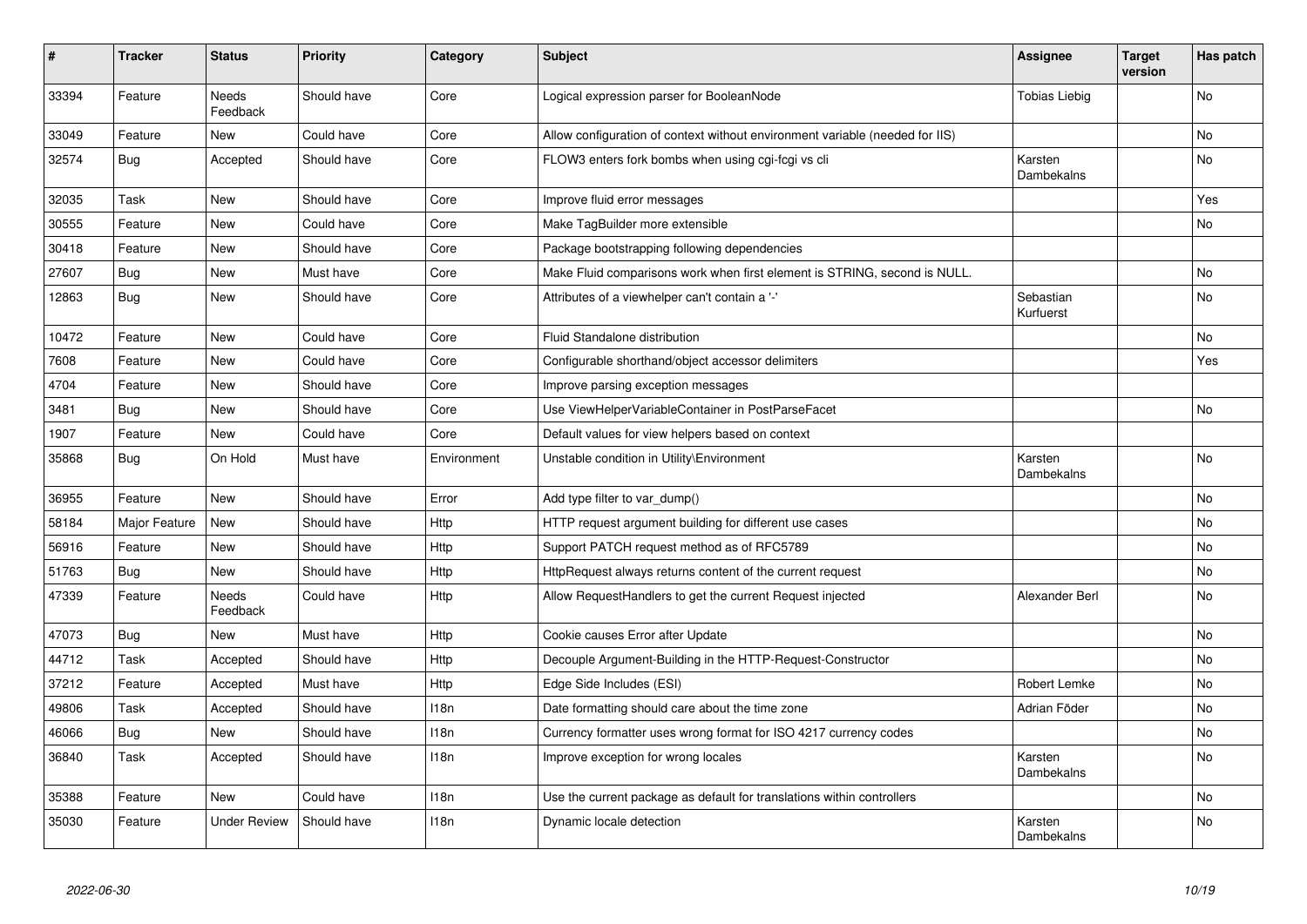| #     | <b>Tracker</b> | <b>Status</b>       | <b>Priority</b> | Category         | <b>Subject</b>                                                                                                       | <b>Assignee</b>       | <b>Target</b><br>version | Has patch |
|-------|----------------|---------------------|-----------------|------------------|----------------------------------------------------------------------------------------------------------------------|-----------------------|--------------------------|-----------|
| 33024 | Bug            | Accepted            | Must have       | 118n             | Exception when validating a float in a Model with the Number validator                                               | Karsten<br>Dambekalns |                          | No        |
| 33018 | Feature        | New                 | Should have     | 118 <sub>n</sub> | Translator should support override of labels from other packages                                                     |                       |                          | No        |
| 32607 | Feature        | Needs<br>Feedback   | Should have     | 118n             | Export localized strings for JS consumption                                                                          | Karsten<br>Dambekalns |                          | No        |
| 26943 | Feature        | Needs<br>Feedback   | Should have     | 118n             | Add i18n support to domain models                                                                                    | Karsten<br>Dambekalns |                          | No        |
| 9313  | Feature        | New                 | Should have     | 118n             | Support for currencies                                                                                               |                       |                          | No        |
| 54744 | <b>Bug</b>     | New                 | Should have     | Log              | System.log contains many NOTICE Flow The argument "workspace" declared in<br>pointcut does not exist in method TYPO3 |                       |                          | No        |
| 49039 | Feature        | New                 | Could have      | Log              | RFC: Use PSR-3 logger interface in Flow                                                                              |                       |                          | No        |
| 46050 | Feature        | New                 | Could have      | Log              | To decouple log file writing at Logger->logException                                                                 |                       |                          | No        |
| 9861  | Feature        | Needs<br>Feedback   | Should have     | Log              | Leave logging up and running as long as possible                                                                     |                       |                          | No        |
| 3312  | Feature        | Needs<br>Feedback   | Should have     | Log              | Allow for easy logging by annotations                                                                                | Robert Lemke          |                          |           |
| 48862 | Feature        | New                 | Should have     | Monitor          | Possibility to exclude package from file monitoring                                                                  |                       |                          | <b>No</b> |
| 54037 | Feature        | <b>Under Review</b> | Should have     | <b>MVC</b>       | JsonView accepts encoding options                                                                                    |                       |                          | No        |
| 51459 | Feature        | New                 | Should have     | <b>MVC</b>       | Allow catching of particular exceptions on property mapping                                                          |                       |                          | No        |
| 48532 | Bug            | <b>Under Review</b> | Should have     | <b>MVC</b>       | JsonView Configuration behaves differently for arrays and objects                                                    | Alexander Berl        |                          | No        |
| 39674 | <b>Bug</b>     | New                 | Should have     | <b>MVC</b>       | \TYPO3\FLOW3\var dump behaves weird in controller actions doing return                                               |                       |                          | No        |
| 34674 | Feature        | Accepted            | Should have     | <b>MVC</b>       | NotFoundView is not injected in ActionController                                                                     | Robert Lemke          |                          | No        |
| 30890 | Feature        | Accepted            | Should have     | <b>MVC</b>       | Developer Toolbar                                                                                                    | Christian Müller      |                          | No        |
| 30428 | Feature        | New                 | Should have     | <b>MVC</b>       | Cloning of request arguments                                                                                         |                       |                          |           |
| 30424 | Bug            | New                 | Must have       | <b>MVC</b>       | Forward object arguments with changes                                                                                |                       |                          |           |
| 30423 | Feature        | New                 | Should have     | <b>MVC</b>       | Rendering template of other action without forward                                                                   |                       |                          | No        |
| 28231 | Feature        | New                 | Should have     | <b>MVC</b>       | Allow output to STDERR for CLI Response                                                                              |                       |                          |           |
| 26745 | Feature        | New                 | Should have     | <b>MVC</b>       | MVC should know about entities lying in the session                                                                  |                       |                          | No        |
| 25907 | Task           | New                 | Should have     | <b>MVC</b>       | Referrer should only contain the URI of the previous request                                                         |                       |                          |           |
| 3728  | Feature        | New                 | Should have     | <b>MVC</b>       | Support arrays of objects as controller arguments                                                                    |                       |                          |           |
| 3580  | Feature        | New                 | Must have       | <b>MVC</b>       | Create an administration panel for the FLOW3 Development context                                                     |                       |                          |           |
| 3306  | Feature        | Accepted            | Should have     | <b>MVC</b>       | Flush routes cache automatically on class file modifications                                                         | Robert Lemke          |                          |           |
| 3305  | Feature        | Accepted            | Must have       | <b>MVC</b>       | Unmodified objects retrieved from a repository should not be validated in the<br>controller                          | Robert Lemke          |                          | No        |
| 3153  | Feature        | New                 | Should have     | <b>MVC</b>       | Support of action based filter rules defined by annotation.                                                          |                       |                          |           |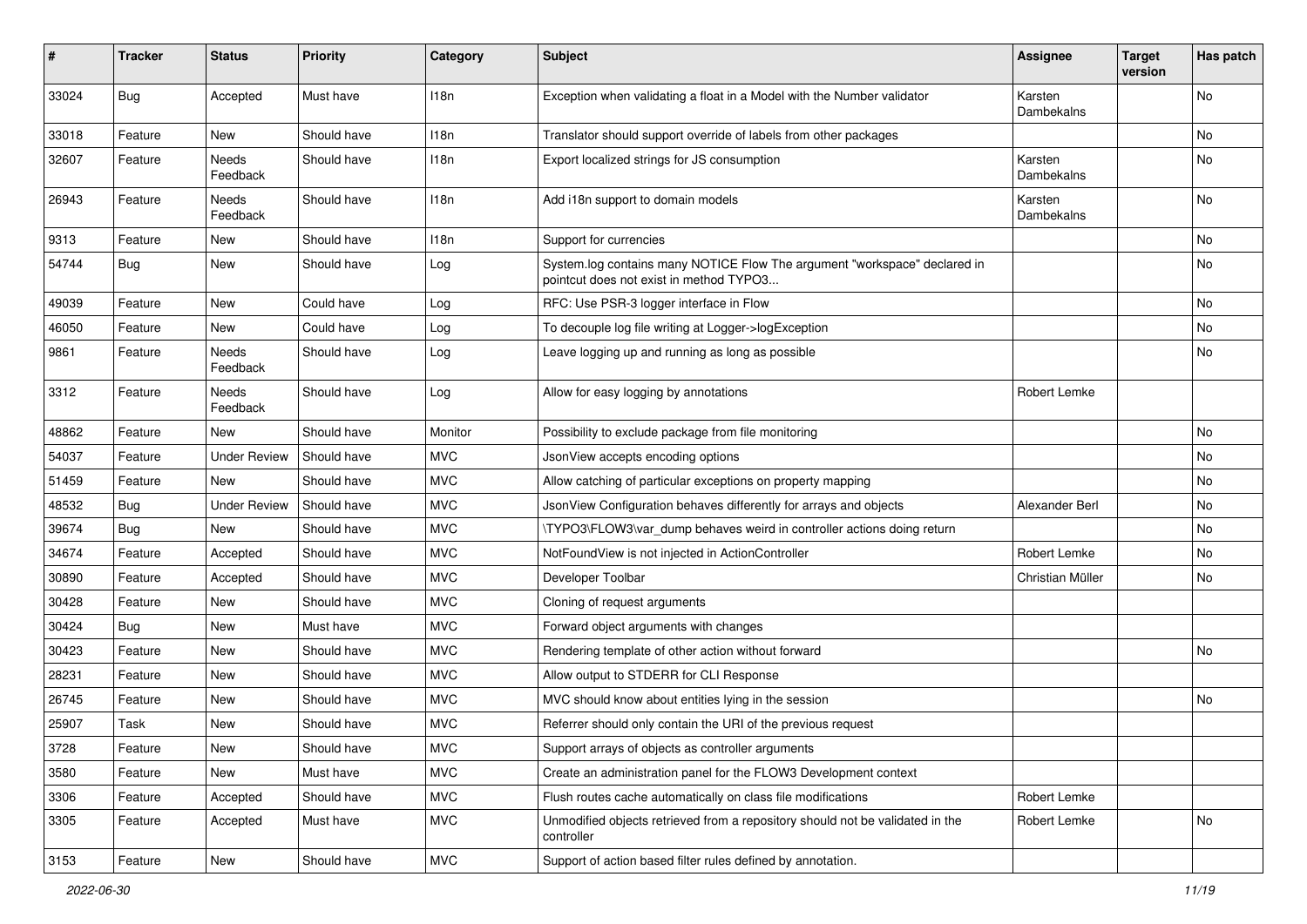| ∦     | <b>Tracker</b> | <b>Status</b>            | <b>Priority</b> | Category      | <b>Subject</b>                                                                                              | <b>Assignee</b>         | <b>Target</b><br>version | Has patch      |
|-------|----------------|--------------------------|-----------------|---------------|-------------------------------------------------------------------------------------------------------------|-------------------------|--------------------------|----------------|
| 2817  | Feature        | <b>Needs</b><br>Feedback | Should have     | <b>MVC</b>    | Provide safeguard for preventing multiple submits of a form                                                 |                         |                          | N <sub>o</sub> |
| 58773 | <b>Bug</b>     | Accepted                 | Should have     | MVC - Routing | Improve NoMatchingRouteException                                                                            | Bastian<br>Waidelich    |                          | No             |
| 58494 | Bug            | Needs<br>Feedback        | Must have       | MVC - Routing | Inifinite redirects if index.php presents in URI                                                            | Bastian<br>Waidelich    |                          | No             |
| 53350 | Bug            | Accepted                 | Should have     | MVC - Routing | Trying to create a Link in an Template in CLI Context should provide a helpful<br>exception                 | Bastian<br>Waidelich    |                          | No             |
| 50395 | <b>Bug</b>     | Accepted                 | Should have     | MVC - Routing | Route cache caches routes for non dispatchable requests                                                     | Bastian<br>Waidelich    |                          | No             |
| 45917 | <b>Bug</b>     | New                      | Should have     | MVC - Routing | RoutePartHandler transliteration must be improved                                                           |                         |                          | No             |
| 45405 | <b>Bug</b>     | Accepted                 | Should have     | MVC - Routing | Uncaught Exception in DynamicRoutePart                                                                      | Bastian<br>Waidelich    |                          | No             |
| 44891 | Feature        | New                      | Should have     | MVC - Routing | Routes should be able to enforce http/https protocol                                                        |                         |                          | No             |
| 37405 | Feature        | <b>Under Review</b>      | Should have     | MVC - Routing | When changing a property wich is used in routing the Link-VH should direkt to the<br>new properties value   |                         |                          | No             |
| 29972 | Feature        | <b>Under Review</b>      | Should have     | MVC - Routing | Configurable Redirects                                                                                      | <b>Tim Kandel</b>       |                          | No             |
| 53224 | <b>Bug</b>     | New                      | Should have     | Object        | Constructor in subclass breaks call chain leading to missing identifier / uuid                              |                         |                          | No.            |
| 46974 | <b>Bug</b>     | Accepted                 | Should have     | Object        | Original and Proxy class in one file makes it difficult to reach 100% code coverage<br>for functional tests | Christian Müller        |                          | No.            |
| 40283 | Bug            | New                      | Should have     | Object        | New constructor in grandparent class not called                                                             |                         |                          | No             |
| 35783 | Feature        | New                      | Should have     | Object        | Lifecycle method after property mapping                                                                     |                         |                          | No             |
| 35083 | <b>Bug</b>     | New                      | Should have     | Object        | involving SecurityContext in Widget's vakeup situation leads to an exception                                |                         |                          | No             |
| 31262 | Feature        | New                      | Should have     | Object        | Named arguments in Objects yaml for constructor arguments                                                   |                         |                          | No             |
| 31261 | Feature        | New                      | Should have     | Object        | Virtual objects - generate proxy classes for interfaces                                                     |                         |                          | No             |
| 31210 | <b>Bug</b>     | New                      | Must have       | Object        | constructor of proxy class not compatible with interfaces defening a constructor                            |                         |                          | No             |
| 27088 | <b>Bug</b>     | On Hold                  | Should have     | Object        | initializeObject() is called too early when reconstructing entities                                         |                         |                          | No             |
| 25988 | <b>Bug</b>     | New                      | Should have     | Object        | Useless proxies are built for some classes                                                                  |                         |                          |                |
| 3588  | Feature        | Accepted                 | Should have     | Object        | Support value objects in the Object Factory                                                                 | Robert Lemke            |                          |                |
| 57437 | <b>Bug</b>     | New                      | Should have     | Package       | Composer package replacement is not supported                                                               |                         |                          | No             |
| 54458 | <b>Bug</b>     | New                      | Should have     | Package       | Missing Version Number in packages                                                                          |                         |                          | No             |
| 53620 | <b>Bug</b>     | New                      | Should have     | Package       | Move Classes/TYPO3/Flow/Composer to own Package                                                             |                         |                          | No             |
| 50262 | Feature        | New                      | Could have      | Package       | Add Keywords to composer Json                                                                               |                         |                          | No             |
| 41900 | Feature        | Accepted                 | Should have     | Package       | Check for duplicate PSR-0 autoload namespaces                                                               | Christian Jul<br>Jensen |                          | No             |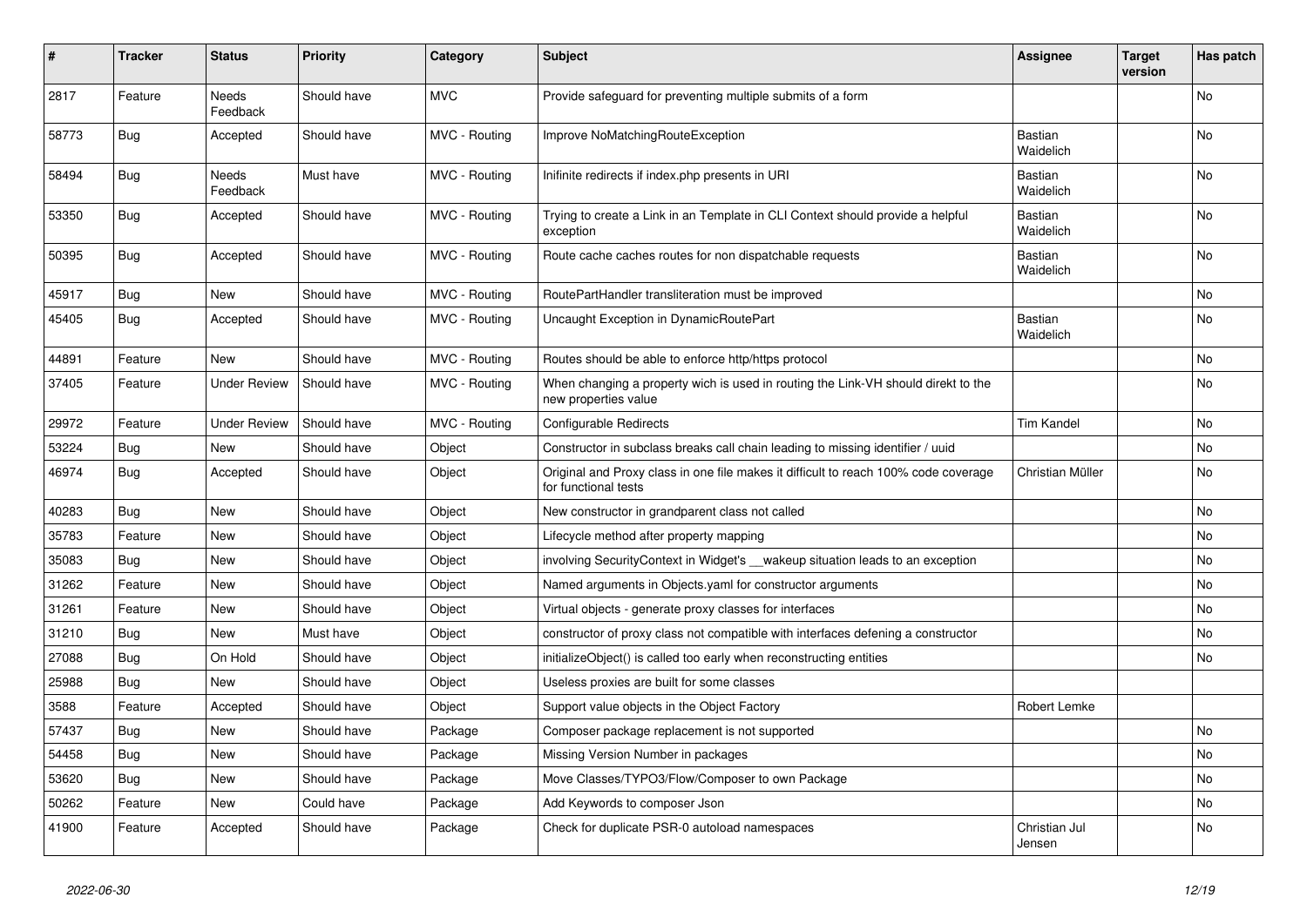| #     | <b>Tracker</b> | <b>Status</b>       | <b>Priority</b> | Category    | Subject                                                                                      | <b>Assignee</b>         | <b>Target</b><br>version | Has patch |
|-------|----------------|---------------------|-----------------|-------------|----------------------------------------------------------------------------------------------|-------------------------|--------------------------|-----------|
| 41832 | Task           | New                 | Should have     | Package     | Improve error handling for incompatible packages                                             | Christian Jul<br>Jensen |                          | No        |
| 41414 | Task           | Needs<br>Feedback   | Should have     | Package     | Check packageKey naming / file structure below Packages/Vendor                               |                         |                          | No        |
| 5774  | Feature        | New                 | Should have     | Package     | Package Manager should clear all cache entries tagged with %PACKAGE%                         |                         |                          |           |
| 1856  | Feature        | New                 | Should have     | Package     | The Package Manager checks dependencies between packages on each activation<br>deactivation  | Christopher<br>Hlubek   |                          |           |
| 59672 | Feature        | <b>Under Review</b> | Should have     | Persistence | Add support for Doctrine 2.5 embeddables                                                     | Alexander Berl          |                          | No        |
| 59442 | <b>Bug</b>     | <b>Under Review</b> | Should have     | Persistence | Composite primary keys including foreign entity don't work                                   |                         |                          | No        |
| 59366 | <b>Bug</b>     | Under Review        | Should have     | Persistence | fix* lifecycle callbacks should not be registered for unproxied entities                     |                         |                          | No        |
| 59322 | Bug            | New                 | Should have     | Persistence | Mssing field exception should show missing migrations as well                                |                         |                          | No        |
| 56602 | Major Feature  | New                 | Should have     | Persistence | Handling Of Multi Identity Entities                                                          |                         |                          | No        |
| 56573 | Bug            | New                 | Should have     | Persistence | Converting by Flow\Identity                                                                  |                         |                          | No        |
| 55953 | Task           | New                 | Could have      | Persistence | Repair and streamline ValueObject support                                                    |                         |                          | No        |
| 55793 | Feature        | <b>Under Review</b> | Could have      | Persistence | Add Support for groupBy                                                                      | Kerstin<br>Huppenbauer  |                          | No        |
| 52014 | <b>Bug</b>     | New                 | Should have     | Persistence | Migration makes fields NOT NULL even though not true                                         |                         |                          | No        |
| 51188 | <b>Bug</b>     | New                 | Should have     | Persistence | Doctrine does not respect AOP-injected properties                                            |                         |                          | No        |
| 49050 | Feature        | New                 | Should have     | Persistence | Allow Subqueries in QueryInterface                                                           |                         |                          | No        |
| 47951 | Feature        | New                 | Should have     | Persistence | Warn if persistence stack is not empty at the end of a get-request                           |                         |                          | No        |
| 46010 | Bug            | New                 | Should have     | Persistence | Generating a DiscriminatorMap with base class in different namespace does not<br>work        |                         |                          | No        |
| 46009 | Task           | New                 | Should have     | Persistence | Improve error message for missing class in Flow annotation driver                            |                         |                          | No        |
| 45640 | <b>Bug</b>     | New                 | Could have      | Persistence | Every relation is set to cascade=all if the related entity is no aggregate root              |                         |                          | No        |
| 44396 | Task           | Accepted            | Should have     | Persistence | Move Doctrine ORM integration onto own namespace                                             | Karsten<br>Dambekalns   |                          | No        |
| 44375 | Task           | Accepted            | Should have     | Persistence | Make all persistence reads go through repositories                                           | Karsten<br>Dambekalns   |                          | No        |
| 44244 | Bug            | New                 | Should have     | Persistence | defaultOrderings aren't applied on related objects                                           |                         |                          | No        |
| 43993 | Task           | New                 | Should have     | Persistence | Warn when no migrations are found at all during doctrine: migrate                            |                         |                          | No        |
| 43967 | <b>Bug</b>     | New                 | Should have     | Persistence | Error in evaluating orphanRemoval in Flow Annotation driver                                  |                         |                          | No        |
| 43192 | <b>Bug</b>     | Accepted            | Should have     | Persistence | findByIdentifier() for non-persisted objects not working for custom identifier<br>properties | Karsten<br>Dambekalns   |                          | No        |
| 41807 | Task           | <b>Under Review</b> | Should have     | Persistence | Initialize the eventmanager in the EntityManagerInterface                                    |                         |                          | No        |
| 41420 | Feature        | New                 | Should have     | Persistence | Support entity versioning                                                                    |                         |                          | No        |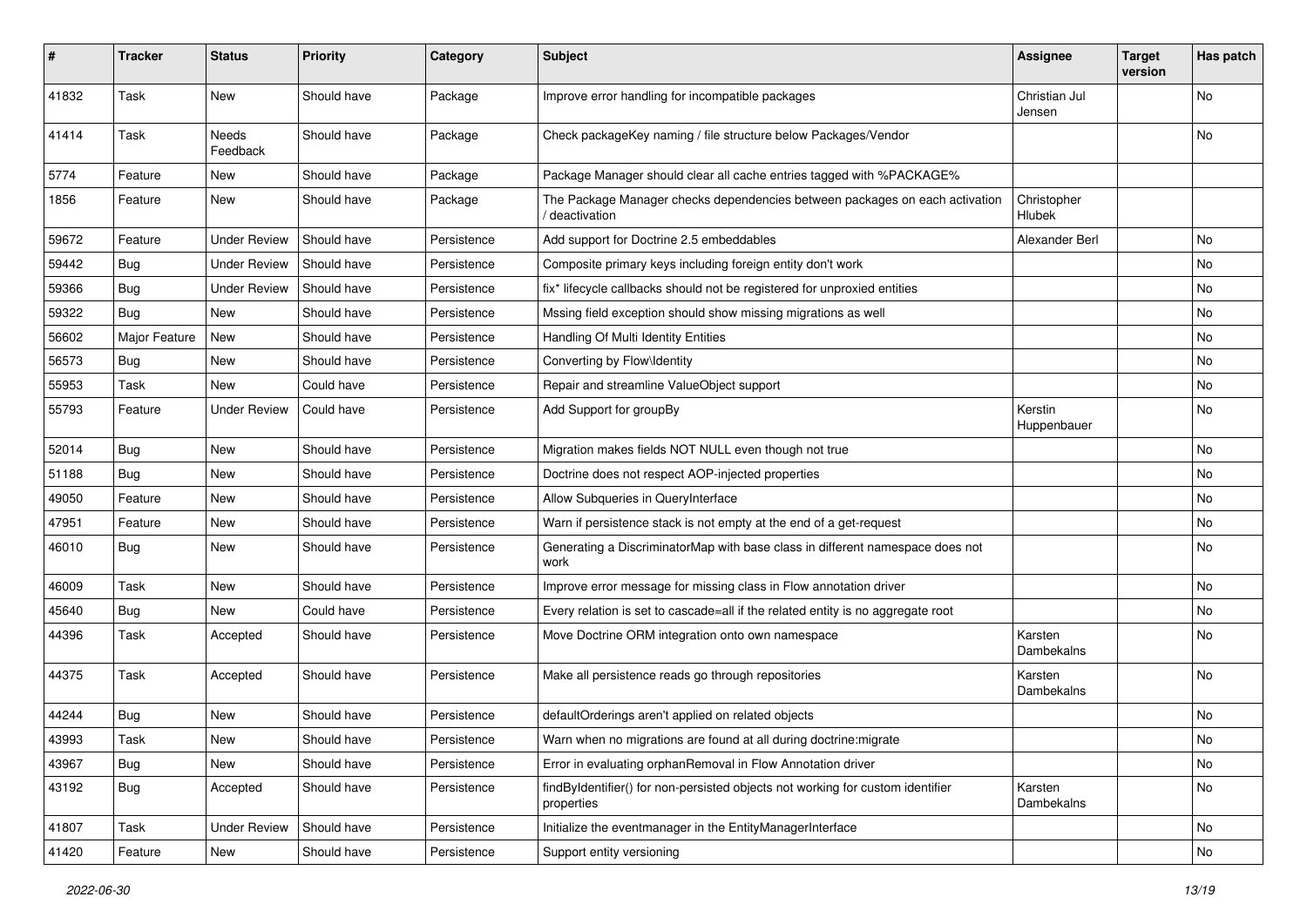| ∦     | <b>Tracker</b> | <b>Status</b>       | <b>Priority</b> | Category    | <b>Subject</b>                                                                                | <b>Assignee</b>        | <b>Target</b><br>version | Has patch |
|-------|----------------|---------------------|-----------------|-------------|-----------------------------------------------------------------------------------------------|------------------------|--------------------------|-----------|
| 37372 | Feature        | Accepted            | Should have     | Persistence | Inheritance in ORM should be configured automatically                                         | Karsten<br>Dambekalns  |                          | No        |
| 37354 | Bug            | Accepted            | Should have     | Persistence | Do not apply generateValueHash() and generateUuid() if custom identifier is used              | Karsten<br>Dambekalns  |                          | No        |
| 37352 | Bug            | <b>Under Review</b> | Must have       | Persistence | generateValueHash() should use getIdentifierByObject()                                        | Karsten<br>Dambekalns  |                          | No        |
| 36804 | Bug            | <b>New</b>          | Should have     | Persistence | Orphaned entities within aggregates are not removed                                           |                        |                          | No        |
| 36715 | Feature        | Accepted            | Should have     | Persistence | Make simultaneous use of multiple persistence backends possible                               | Karsten<br>Dambekalns  |                          | No        |
| 36495 | Bug            | New                 | Should have     | Persistence | HTTP Response is sent before persistence preventing Exceptions to be displayed<br>on redirect |                        |                          | No        |
| 34879 | Bug            | Accepted            | Must have       | Persistence | Proxied object is not update()able                                                            | Karsten<br>Dambekalns  |                          | No        |
| 30933 | Feature        | Needs<br>Feedback   | Should have     | Persistence | Check for unique constraints on add()                                                         | Karsten<br>Dambekalns  |                          | No        |
| 29425 | Bug            | New                 | Should have     | Persistence | Deletion of a blog post with resources fails with FK constraint error                         |                        |                          |           |
| 28136 | Feature        | New                 | Should have     | Persistence | HTTP Semantics for Transactions and more                                                      |                        |                          | No        |
| 28016 | Bug            | Needs<br>Feedback   | Should have     | Persistence | Cascade remove of cleared ArrayCollection                                                     | Karsten<br>Dambekalns  |                          | No        |
| 13559 | <b>Bug</b>     | Accepted            | Should have     | Persistence | ObjectSerializer failes with persistent objects within arrays                                 | Karsten<br>Dambekalns  |                          | No        |
| 9537  | Feature        | New                 | Should have     | Persistence | Query criterions should be able to compare whole objects                                      |                        |                          |           |
| 59023 | Bug            | New                 | Should have     | Property    | BooleanConverter should not convert empty values to boolean                                   |                        |                          | No        |
| 56107 | <b>Bug</b>     | New                 | Should have     | Property    | Property mapping configuration only supports one wildcard at a time                           |                        |                          | No        |
| 49566 | Bug            | New                 | Should have     | Property    | NULL source values are not handled correctly                                                  | Adrian Föder           |                          | No        |
| 47273 | Feature        | New                 | Should have     | Property    | Support mapping properties with differing types for setter and property                       |                        |                          | No        |
| 37292 | Bug            | <b>Under Review</b> | Should have     | Property    | PropertyMappingConfiguration::mapUnknownProperties is not passed down to<br>Subconfiguration  | Sebastian<br>Kurfuerst |                          | Yes       |
| 37279 | Feature        | New                 | Should have     | Property    | Request PropertyMapping                                                                       |                        |                          | No        |
| 34134 | Bug            | Needs<br>Feedback   | Should have     | Property    | PropertyMapper throws unnecessary exception                                                   | Christian Müller       |                          | Yes       |
| 34133 | Feature        | New                 | Could have      | Property    | RFC: Handle Semicolons in Path part of URIs as Scoped Path Parameters                         |                        |                          | No        |
| 32106 | Feature        | Accepted            | Should have     | Property    | Support for Object source in PropertyMapper                                                   |                        |                          | Yes       |
| 61043 | Task           | New                 | Should have     | Reflection  | Rename ClassSchema to ModelSchema                                                             |                        |                          | No        |
| 53533 | <b>Bug</b>     | New                 | Should have     | Reflection  | Class reflection assumes reverse PSR-0, can lead to fail in autoloader                        |                        |                          | No        |
| 31002 | <b>Bug</b>     | New                 | Should have     | Reflection  | Generated __sleep method handles static properties as members.                                |                        |                          |           |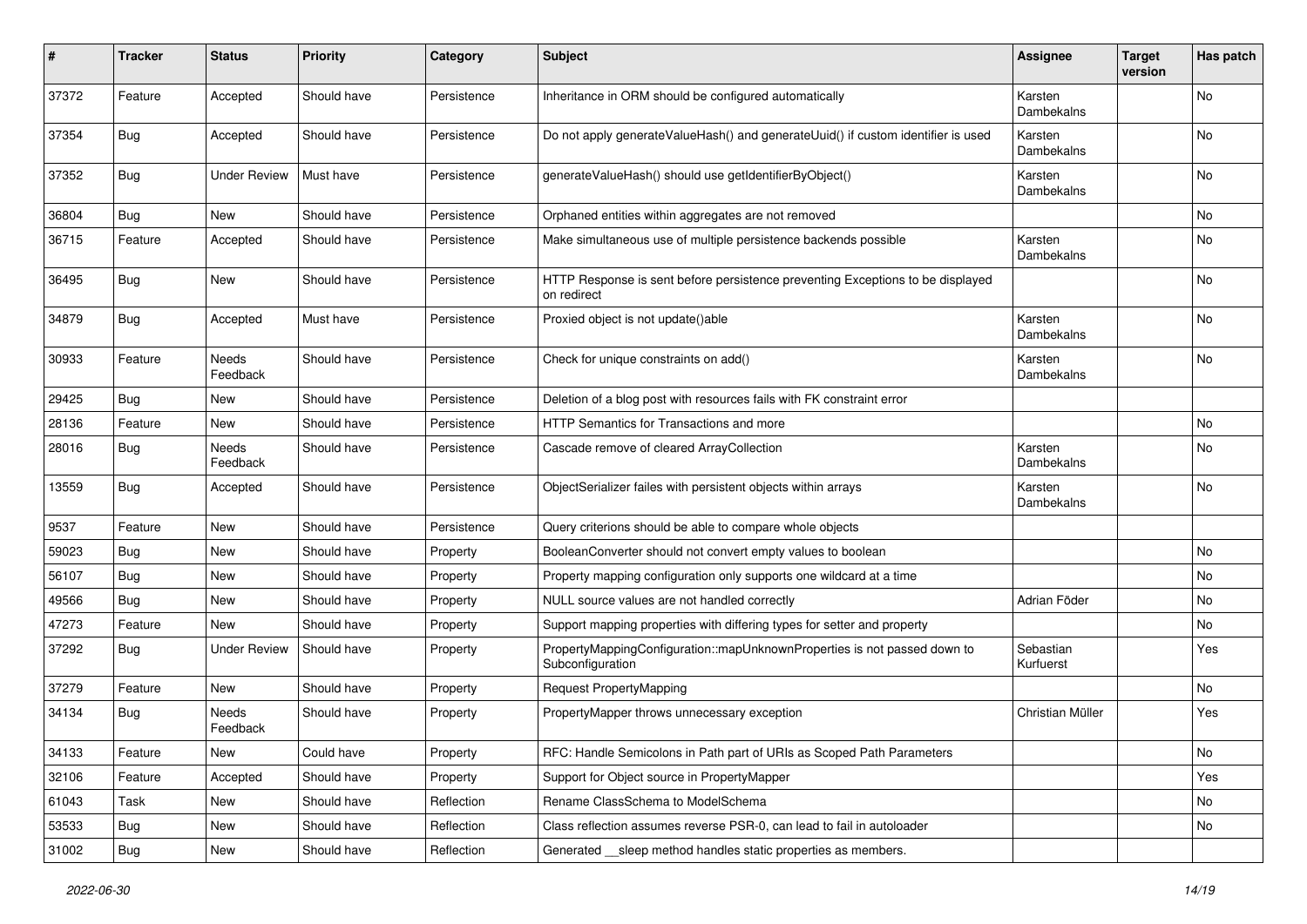| $\#$  | <b>Tracker</b> | <b>Status</b>       | <b>Priority</b> | Category   | Subject                                                                                                                                                 | <b>Assignee</b>       | <b>Target</b><br>version | Has patch |
|-------|----------------|---------------------|-----------------|------------|---------------------------------------------------------------------------------------------------------------------------------------------------------|-----------------------|--------------------------|-----------|
| 26767 | Feature        | New                 | Should have     | Reflection | Reflection method to get a method return type and documentation                                                                                         |                       |                          |           |
| 26765 | Feature        | Accepted            | Should have     | Reflection | Support class schema features for every reflected class                                                                                                 | Karsten<br>Dambekalns |                          | No        |
| 10678 | <b>Bug</b>     | New                 | Must have       | Reflection | ReflectionService doesn't reflect methods of child classes correctly when they get<br>reflected before their parent class in the initialization process |                       |                          |           |
| 57815 | <b>Bug</b>     | New                 | Should have     | Resource   | Invalid resources are saved in the persistent resources folder                                                                                          |                       |                          | No.       |
| 51676 | Feature        | <b>Under Review</b> | Should have     | Resource   | Support of symlinks for Resources                                                                                                                       |                       |                          | No        |
| 47075 | Feature        | New                 | Should have     | Resource   | Make Exception more meaningful                                                                                                                          |                       |                          | No        |
| 45103 | Feature        | New                 | Should have     | Resource   | Make static resource URI generation available outside of Fluid                                                                                          |                       |                          | No        |
| 42888 | <b>Bug</b>     | Needs<br>Feedback   | Should have     | Resource   | ResourceManager chokes on non existing files                                                                                                            |                       |                          | No        |
| 41496 | Bug            | New                 | Must have       | Resource   | Upload identical Resources, deleting fails                                                                                                              |                       |                          | No        |
| 39253 | Feature        | Accepted            | Should have     | Resource   | Remove mirroring mode option and code                                                                                                                   | Karsten<br>Dambekalns |                          | No        |
| 36800 | Task           | Accepted            | Should have     | Resource   | Streamline Resource object API                                                                                                                          | Robert Lemke          |                          | No        |
| 33937 | Feature        | Accepted            | Should have     | Resource   | Convenience method to resolve public "resource://" paths                                                                                                | Karsten<br>Dambekalns |                          | No        |
| 33587 | Feature        | New                 | Should have     | Resource   | Automatically remove unused Resources                                                                                                                   |                       |                          | No        |
| 27721 | Bug            | Needs<br>Feedback   | Should have     | Resource   | Permissions of uploaded resources not correct                                                                                                           | Karsten<br>Dambekalns |                          | No        |
| 58852 | <b>Bug</b>     | New                 | Should have     | Security   | TYPO3\Flow\Security\Exception\AccessDeniedException should clarify which action<br>fails to execute                                                     |                       |                          | No        |
| 57541 | <b>Bug</b>     | <b>Under Review</b> | Must have       | Security   | Content Security: operands work intrinsically differently in Rewrite and Manual check                                                                   |                       |                          | No        |
| 54589 | <b>Bug</b>     | New                 | Should have     | Security   | Role parent is not removed from roles MM table                                                                                                          |                       |                          | No        |
| 54146 | <b>Bug</b>     | New                 | Should have     | Security   | Different sorting of arguments in ACL Patterns doesnt work                                                                                              | Christian Müller      |                          | No        |
| 53177 | Feature        | New                 | Should have     | Security   | entity resource policy value support for `this`                                                                                                         |                       |                          | No        |
| 50115 | Feature        | <b>Under Review</b> | Must have       | Security   | During the policy loading, we need to take care if class exist                                                                                          | Dominique Feyer       |                          | Yes       |
| 49780 | <b>Bug</b>     | New                 | Should have     | Security   | Roles are not synchronized                                                                                                                              |                       |                          | No        |
| 49373 | Bug            | New                 | Must have       | Security   | Methods policy with key "Controllers" is ignored                                                                                                        |                       |                          | No        |
| 48167 | Feature        | Accepted            | Should have     | Security   | Command line account and role browsing                                                                                                                  | Adrian Föder          |                          | No        |
| 47859 | Task           | Accepted            | Should have     | Security   | Logging: Do not log all decisions in \TYPO3\Flow\Security\Aspect\LoggingAspect                                                                          | Robert Lemke          |                          | No        |
| 47429 | Bug            | New                 | Should have     | Security   | Global policy files no longer allowed                                                                                                                   |                       |                          | No        |
| 46063 | Feature        | New                 | Should have     | Security   | Implement username password provider with "remember me" persistent cookie                                                                               | Christopher<br>Hlubek |                          | No        |
| 45611 | <b>Bug</b>     | New                 | Could have      | Security   | Destruction of session after logout should be configurable                                                                                              |                       |                          | No        |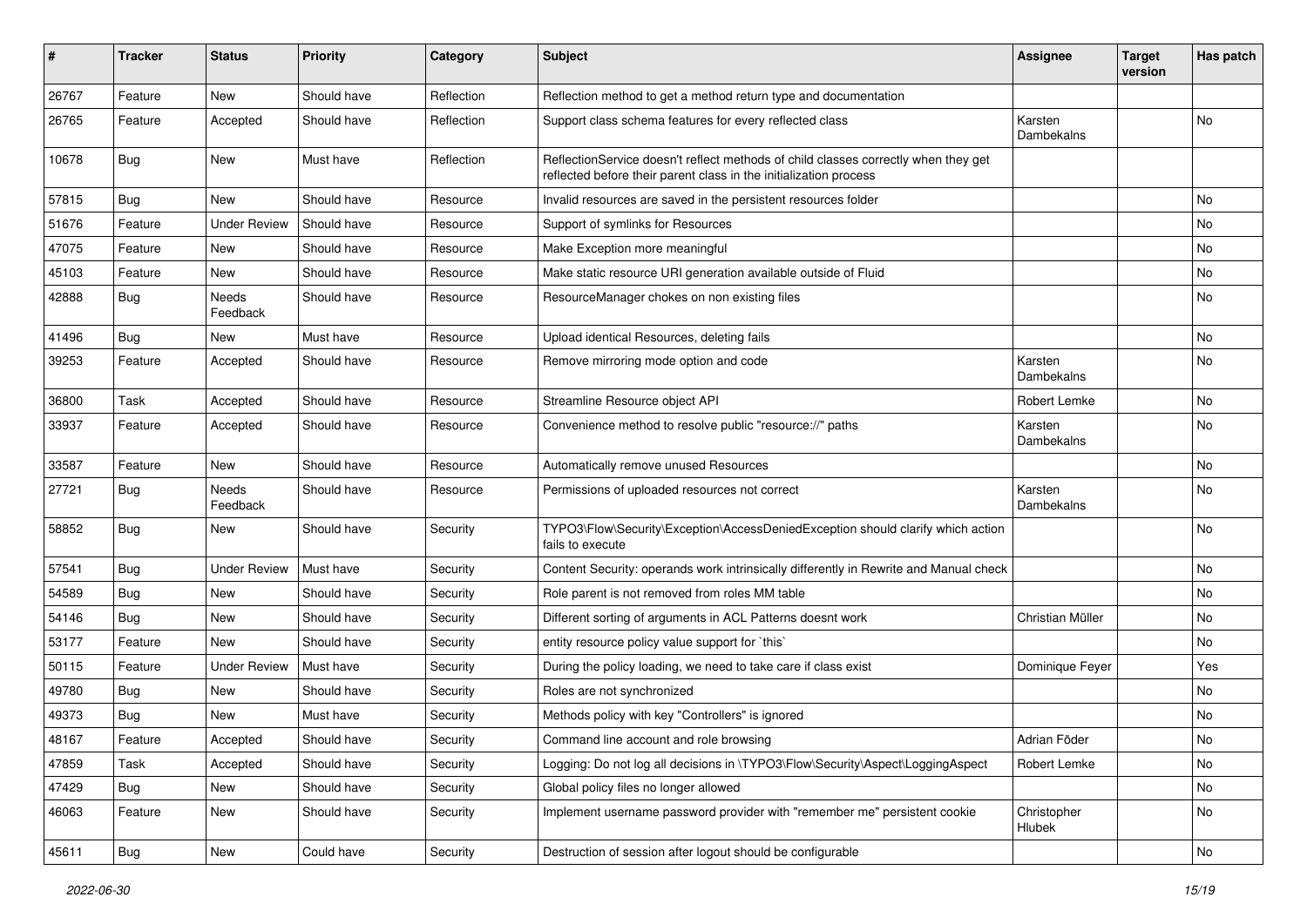| #     | <b>Tracker</b> | <b>Status</b>     | <b>Priority</b> | Category | <b>Subject</b>                                                                                                       | Assignee                     | <b>Target</b><br>version | Has patch      |
|-------|----------------|-------------------|-----------------|----------|----------------------------------------------------------------------------------------------------------------------|------------------------------|--------------------------|----------------|
| 45253 | Task           | Accepted          | Must have       | Security | Throw exception in PointcutMethodNameFilter if given method's argument does not<br>match the actual method signature | Christian Müller             |                          | <b>No</b>      |
| 44563 | Feature        | <b>New</b>        | Should have     | Security | Logged in users via HTTP Basic always get re-authenticated                                                           |                              |                          | <b>No</b>      |
| 44314 | Task           | Accepted          | Must have       | Security | slightly file permissions for /Configuration/* and /Data/Persistent/EncryptionKey                                    | Karsten<br><b>Dambekalns</b> |                          | No             |
| 42606 | Bug            | <b>New</b>        | Must have       | Security | Content Security with nested objects                                                                                 |                              |                          | <b>No</b>      |
| 41029 | Bug            | Accepted          | Should have     | Security | Method security is also evaluating abstract classes                                                                  | Karsten<br>Dambekalns        |                          | <b>No</b>      |
| 39910 | Feature        | Accepted          | Should have     | Security | Ability to query user based on roles                                                                                 |                              |                          | No             |
| 38065 | Feature        | <b>New</b>        | Must have       | Security | Implement content security for DQL queries                                                                           | Andreas<br>Förthner          |                          | No             |
| 37846 | Feature        | New               | Should have     | Security | Should be able to declare more than one controllerObjectName per requestPatterns                                     |                              |                          | No             |
| 36508 | Bug            | <b>New</b>        | Should have     | Security | <b>AuthenticationProvider Request Patterns</b>                                                                       |                              |                          | No             |
| 35720 | <b>Bug</b>     | New               | Must have       | Security | Access denied Exception for widget links to actions with a policy                                                    |                              |                          | No             |
| 34816 | Feature        | New               | Should have     | Security | Long text encryption                                                                                                 |                              |                          | No             |
| 33078 | Bug            | <b>New</b>        | Should have     | Security | No Redirect to Login                                                                                                 |                              |                          | <b>No</b>      |
| 33055 | Bug            | New               | Must have       | Security | AccessDeniedException instead of WebRedirect                                                                         |                              |                          | <b>No</b>      |
| 32869 | <b>Bug</b>     | New               | Must have       | Security | Security config tokenClass doesnt throw exception if not found the class                                             |                              |                          | N <sub>o</sub> |
| 32425 | <b>Bug</b>     | Accepted          | Must have       | Security | IpAddressRange methods not completly implemented                                                                     | Karsten<br>Dambekalns        |                          | Yes            |
| 32105 | <b>Bug</b>     | New               | Must have       | Security | IgnoreValidation ignored if ACL is set for this controller action                                                    |                              |                          | No             |
| 30425 | <b>Bug</b>     | New               | Should have     | Security | New methods are not updated in Policies during Development                                                           |                              |                          |                |
| 29387 | Feature        | Needs<br>Feedback | Should have     | Security | A token with wrong credentials should throw an exception                                                             | Andreas<br>Förthner          |                          |                |
| 28319 | <b>Bug</b>     | Needs<br>Feedback | Should have     | Security | Access denied will be logged at the wrong location in nested calls                                                   |                              |                          | No             |
| 28052 | Feature        | On Hold           | Should have     | Security | Possibility to enable or disable accounts                                                                            | Julian Kleinhans             |                          | No             |
| 9968  | Feature        | New               | Should have     | Security | Promote security publishing configuration automatically when persisting models                                       | Andreas<br>Förthner          |                          |                |
| 8463  | Feature        | New               | Should have     | Security | Check security policy for objects reconstituted in the session scope                                                 |                              |                          |                |
| 8462  | Feature        | New               | Should have     | Security | Check subobjects in query rewriting                                                                                  |                              |                          |                |
| 6603  | Feature        | New               | Must have       | Security | Provide a policy management API                                                                                      | Andreas<br>Förthner          |                          |                |
| 6602  | Feature        | New               | Could have      | Security | Implement after invocation handling                                                                                  | Andreas<br>Förthner          |                          |                |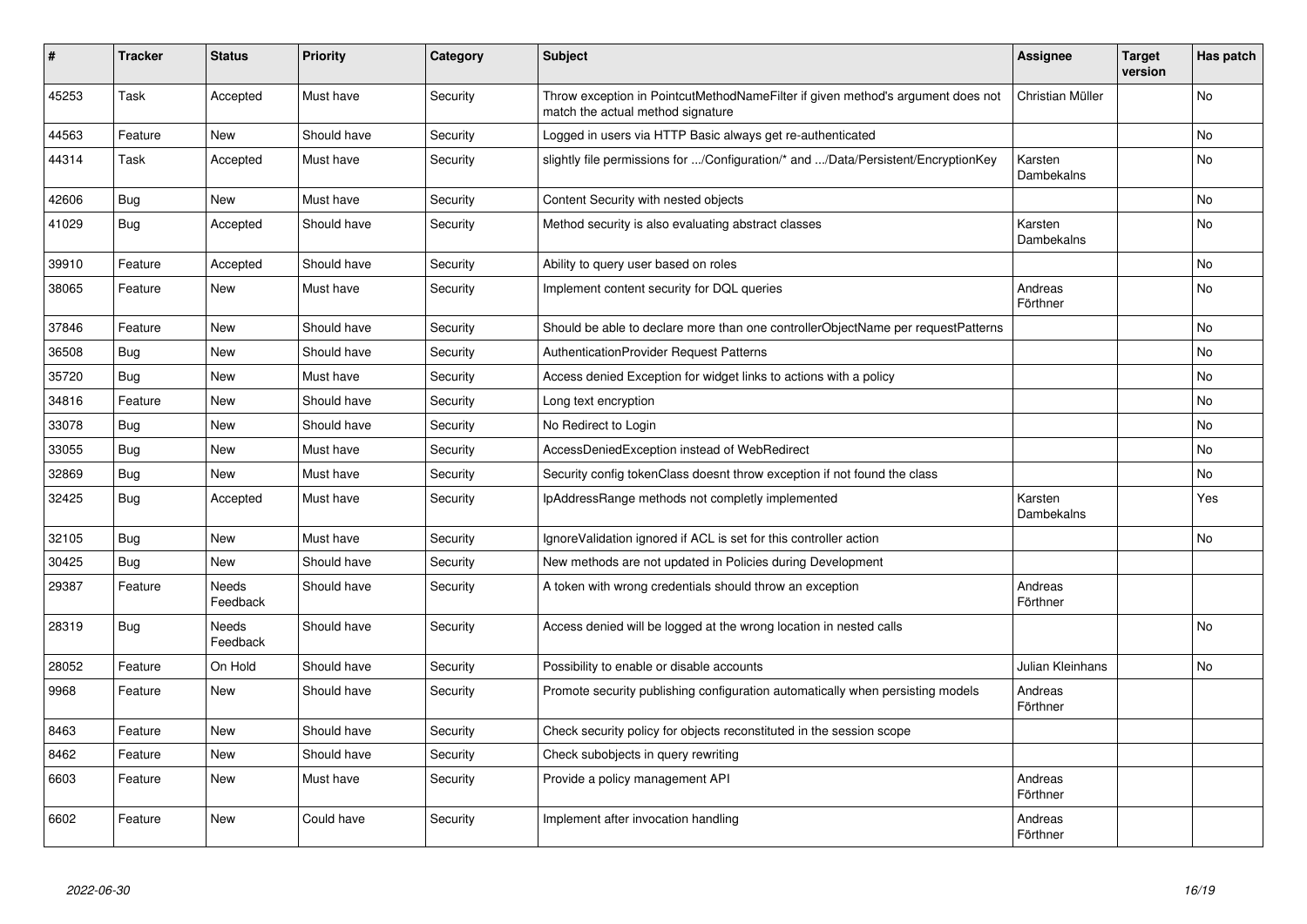| #     | <b>Tracker</b> | <b>Status</b>       | Priority    | Category       | <b>Subject</b>                                                                                                               | <b>Assignee</b>     | <b>Target</b><br>version | Has patch |
|-------|----------------|---------------------|-------------|----------------|------------------------------------------------------------------------------------------------------------------------------|---------------------|--------------------------|-----------|
| 6601  | Task           | On Hold             | Could have  | Security       | Introduce a new roles definition syntax including runtime constraints                                                        | Andreas<br>Förthner |                          |           |
| 5442  | Feature        | New                 | Should have | Security       | Destroy session / logout user on deleting an account                                                                         | Andreas<br>Förthner |                          |           |
| 3621  | Feature        | New                 | Should have | Security       | Implement dynamic firewall filter registration                                                                               | Andreas<br>Förthner |                          |           |
| 3619  | Feature        | <b>New</b>          | Should have | Security       | Implement System Policy Support/System Security                                                                              | Andreas<br>Förthner |                          |           |
| 55937 | Bug            | <b>New</b>          | Must have   | Session        | FlashMessage queue is lost                                                                                                   |                     |                          | No.       |
| 46210 | Bug            | Needs<br>Feedback   | Should have | Session        | securityContext->getParty() in the initializeObject() method of a session-Scope<br>object throws exception on second request |                     |                          | No        |
| 46097 | Bug            | New                 | Must have   | Session        | Logged in user gets session of an other logged in user                                                                       | Robert Lemke        |                          | No        |
| 40418 | Feature        | Needs<br>Feedback   | Could have  | Session        | Add an option to flow3:cache: flush thats keeps user sessions active                                                         |                     |                          | No.       |
| 37227 | Bug            | On Hold             | Must have   | Session        | securityContext->getParty is not available in widget context                                                                 |                     |                          | <b>No</b> |
| 29405 | Bug            | New                 | Must have   | Session        | When storing a new entity inside the session, it will be fully serialized instead of just<br>the reference being stored      |                     |                          |           |
| 48409 | Feature        | New                 | Could have  | SignalSlot     | Introduce new Annotation "Slot" for wiring signal and slots                                                                  |                     |                          | No        |
| 62740 | Bug            | New                 | Should have | <b>Utility</b> | Add check on literal in TypeHandlingUtility::isCollectionType                                                                |                     |                          | No        |
| 52185 | Bug            | <b>New</b>          | Could have  | Utility        | PositionalArraySorter should detect recursive dependencies                                                                   |                     |                          | No        |
| 32985 | Feature        | New                 | Should have | Utility        | Implement Processing Rules when merging numerically-indexed arrays                                                           |                     |                          | No        |
| 57450 | Bug            | New                 | Should have | Validation     | International E-Mail addresses (umlauts, etc.) are not validated correctly                                                   |                     |                          | No        |
| 50901 | Feature        | New                 | Should have | Validation     | @IgnoreValidation also for class fields                                                                                      |                     |                          | No        |
| 47456 | Feature        | New                 | Should have | Validation     | ManyToOne and OneToOne Relations of Objects passed as Action Argument are<br>loaded automatically                            |                     |                          | No        |
| 47191 | Feature        | <b>Under Review</b> | Should have | Validation     | Make (property) Validators aware of parent class and the property they belong to                                             |                     |                          | No        |
| 46011 | Task           | <b>New</b>          | Should have | Validation     | Validate annotation with missing type should throw useful error                                                              |                     |                          | No        |
| 45409 | Feature        | New                 | Should have | Validation     | Support validation of abstract nested properties                                                                             |                     |                          | No        |
| 44738 | Feature        | New                 | Must have   | Validation     | Re-Validation of argument's custom validators                                                                                |                     |                          | No        |
| 39788 | Feature        | New                 | Could have  | Validation     | RFC: Repository based NotExistsValidator                                                                                     |                     |                          | No        |
| 38980 | <b>Bug</b>     | New                 | Must have   | Validation     | ActionController: behavior of required arguments is not consistent                                                           |                     |                          | No        |
| 37564 | Bug            | New                 | Should have | Validation     | Validation of Parent Object containing properties of type ManyToOne and<br>ManyToMany to same Target                         |                     |                          | No        |
| 37316 | Bug            | New                 | Should have | Validation     | Use findBestMatchingLocale instead of getDefaultLocale?                                                                      |                     |                          | No        |
| 37302 | <b>Bug</b>     | Needs<br>Feedback   | Should have | Validation     | NumberValidator                                                                                                              | Carsten Bleicker    |                          | No        |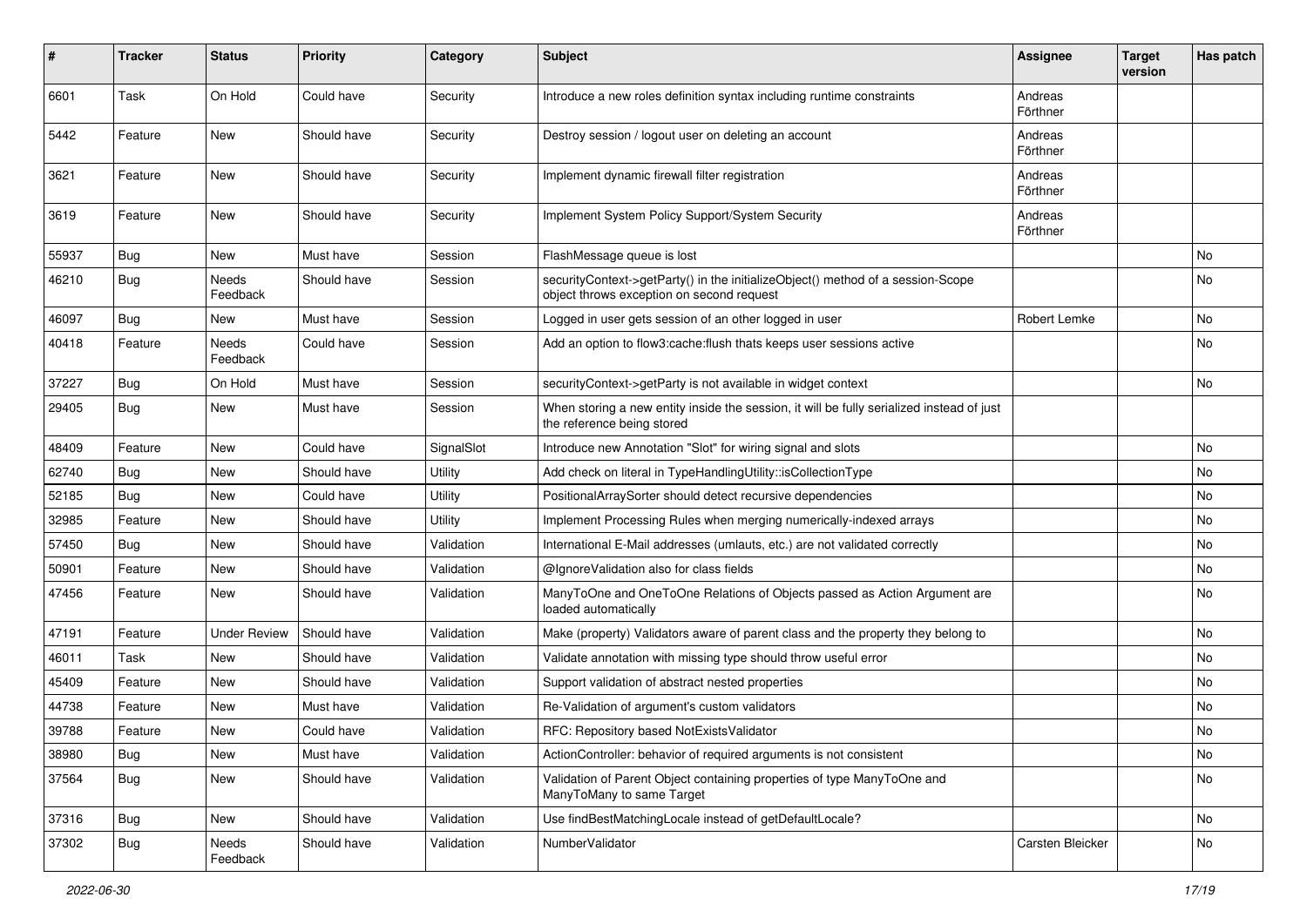| $\pmb{\#}$ | <b>Tracker</b> | <b>Status</b>       | <b>Priority</b> | Category           | <b>Subject</b>                                                                   | <b>Assignee</b>             | <b>Target</b><br>version | Has patch |
|------------|----------------|---------------------|-----------------|--------------------|----------------------------------------------------------------------------------|-----------------------------|--------------------------|-----------|
| 35781      | Feature        | New                 | Should have     | Validation         | Model validation                                                                 |                             |                          | No        |
| 31500      | <b>Bug</b>     | <b>Under Review</b> | Must have       | Validation         | Argument validation for CLI requests is not done                                 | Karsten<br>Dambekalns       |                          | No        |
| 28399      | Feature        | Needs<br>Feedback   | Should have     | Validation         | Validation message and code should be configurable for bundled validators        |                             |                          | No        |
| 6178       | Feature        | <b>New</b>          | Should have     | Validation         | Implement FileType and FileSize validators                                       |                             |                          |           |
| 4146       | Feature        | Accepted            | Should have     | Validation         | Support typed parameters for validation                                          | Karsten<br>Dambekalns       |                          |           |
| 3587       | Feature        | New                 | Could have      | Validation         | Enforce validation rules for value objects already in constructor                |                             |                          |           |
| 60181      | Feature        | New                 | Could have      | View               | Caching mechanism for Fluid Views/Templates                                      |                             |                          | No        |
| 45394      | Task           | New                 | Should have     | View               | Forwardport Unit test for standalone view                                        |                             |                          | No        |
| 43072      | Task           | New                 | Should have     | View               | Remove TOKENS for adding templates fallback in Backporter                        |                             |                          | No        |
| 38369      | <b>Bug</b>     | New                 | Must have       | View               | Resource ViewHelpers should not fall back to request package                     |                             |                          | No        |
| 8989       | Feature        | Needs<br>Feedback   | Could have      | View               | Search path for fluid template files                                             |                             |                          | No        |
| 65424      | Bug            | <b>Under Review</b> | Should have     | ViewHelpers        | SelectViewHelper must respect option(Value Label)Field for arrays                |                             |                          | No        |
| 60856      | Bug            | New                 | Must have       | ViewHelpers        | Target attribute not supported by the form viewhelper                            |                             |                          | Yes       |
| 60003      | Feature        | New                 | Should have     | ViewHelpers        | Add required-Attribute to f:form.password                                        |                             |                          | No        |
| 59057      | <b>Bug</b>     | <b>Under Review</b> | Must have       | <b>ViewHelpers</b> | Hidden empty value fields shoud be disabled when related field is disabled       | <b>Bastian</b><br>Waidelich |                          | No        |
| 58862      | Bug            | Needs<br>Feedback   | Should have     | ViewHelpers        | FormViewHelper doesn't accept NULL as value for \$arguments                      | <b>Bastian</b><br>Waidelich |                          | Yes       |
| 54284      | Bug            | New                 | Should have     | ViewHelpers        | Default Option for Switch/Case VH                                                |                             |                          | No        |
| 54195      | Task           | New                 | Should have     | ViewHelpers        | Rename and move FormViewHelper's errorClass value, currently 'f3-form-error'     | Adrian Föder                |                          | No        |
| 51100      | Feature        | New                 | Must have       | ViewHelpers        | Links with absolute URI should have the option of URI Scheme                     |                             |                          | No        |
| 49600      | <b>Bug</b>     | New                 | Should have     | <b>ViewHelpers</b> | f:form tag shown as a HTML on frontend                                           |                             |                          | No        |
| 40064      | <b>Bug</b>     | New                 | Must have       | ViewHelpers        | Multiselect is not getting persisted                                             |                             |                          | No        |
| 39936      | Feature        | New                 | Should have     | <b>ViewHelpers</b> | registerTagAttribute should handle default values                                |                             |                          | No        |
| 37619      | <b>Bug</b>     | New                 | Should have     | ViewHelpers        | Fatal Error when using variable in name attribute of Section ViewHelper          |                             |                          | No        |
| 36410      | Feature        | New                 | Should have     | ViewHelpers        | Allow templates to send arguments back to layout                                 |                             |                          | No        |
| 34682      | <b>Bug</b>     | <b>Under Review</b> | Should have     | ViewHelpers        | Radio Button missing checked on validation error                                 |                             |                          | No        |
| 34309      | Task           | New                 | Could have      | ViewHelpers        | Unknown ViewHelpers cause exception - should be handled more graceful            |                             |                          | No        |
| 33628      | <b>Bug</b>     | Needs<br>Feedback   | Must have       | ViewHelpers        | Multicheckboxes (multiselect) for Collections don't work                         | Christian Müller            |                          | No        |
| 30937      | <b>Bug</b>     | New                 | Should have     | ViewHelpers        | CropViewHelper stringToTruncate can't be supplied so it can't be easily extended |                             |                          | Yes       |